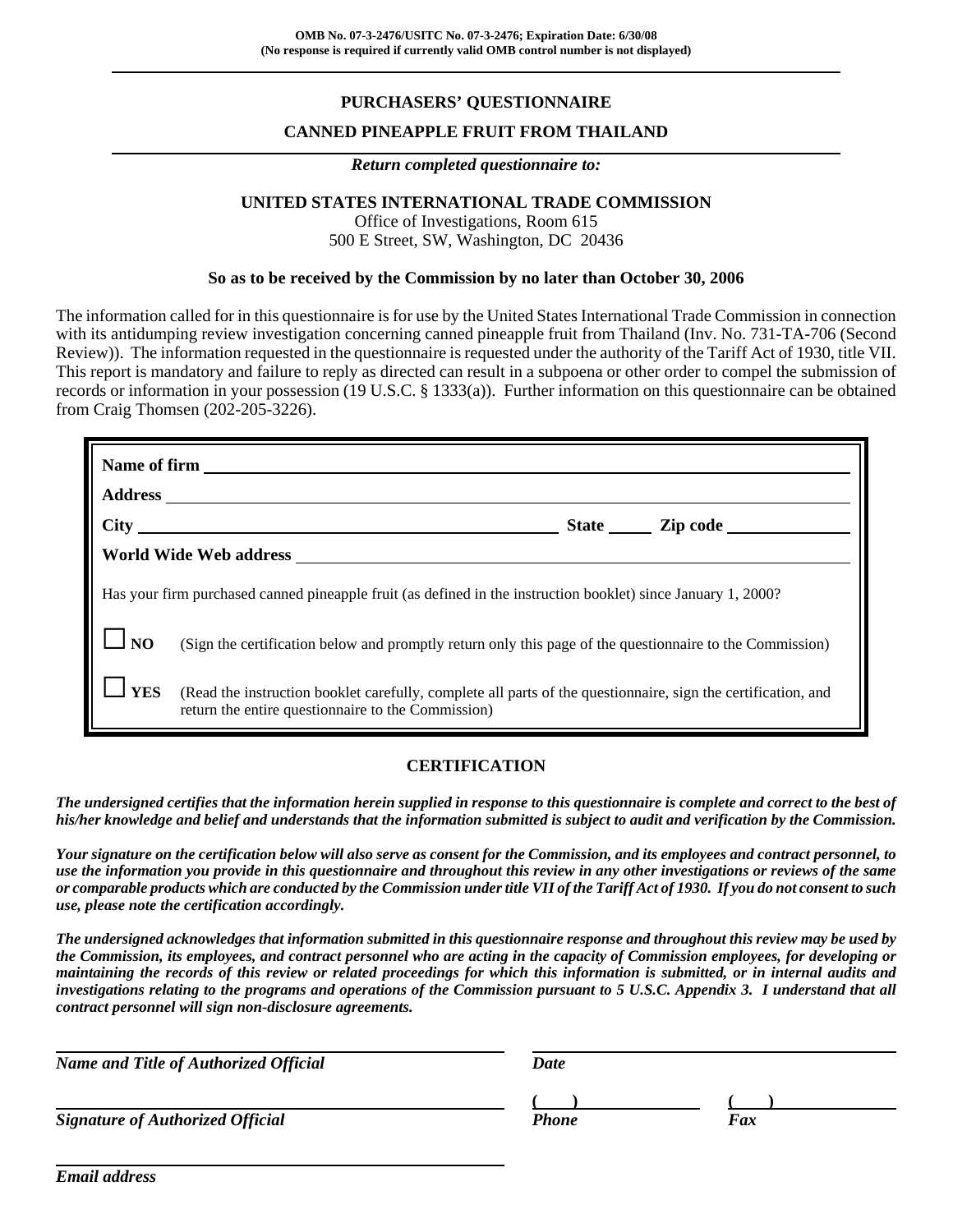## **PART I.--GENERAL QUESTIONS**

The questions in this questionnaire have been reviewed with market participants to ensure that issues of concern are adequately addressed and that data requests are sufficient, meaningful, and as limited as possible. Public reporting burden for this questionnaire is estimated to average 20 hours per response, including the time for reviewing instructions, searching existing data sources, gathering the data needed, and completing and reviewing the questionnaire. Send comments regarding the accuracy of this burden estimate or any other aspect of this collection of information, including suggestions for reducing the burden, to the Office of Investigations, U.S. International Trade Commission, 500 E Street, SW, Washington, DC 20436.

I-1. Please report below the actual number of hours required and the cost to your firm of preparing the reply to this questionnaire and completing the form.

| hours                              | dollars                                                                                                                                                         |                                                                                                                                                                                                         |
|------------------------------------|-----------------------------------------------------------------------------------------------------------------------------------------------------------------|---------------------------------------------------------------------------------------------------------------------------------------------------------------------------------------------------------|
| stock exchange and trading symbol. |                                                                                                                                                                 | Provide the name and address of establishment(s) covered by this questionnaire (see page 4 of the<br>instruction booklet for reporting guidelines). If your firm is publicly traded, please specify the |
|                                    |                                                                                                                                                                 |                                                                                                                                                                                                         |
|                                    | Is your firm owned, in whole or in part, by any other firm?                                                                                                     |                                                                                                                                                                                                         |
| $\Box$ No                          | Yes--List the following information.                                                                                                                            |                                                                                                                                                                                                         |
| Firm name                          | Address                                                                                                                                                         | <b>Extent of</b><br>ownership                                                                                                                                                                           |
|                                    |                                                                                                                                                                 |                                                                                                                                                                                                         |
|                                    | Does your firm have any related firms, either domestic or foreign, which are engaged in<br>exporting canned pineapple fruit from Thailand to the United States? | importing canned pineapple fruit from Thailand into the United States or which are engaged in                                                                                                           |
| $\log$                             | Yes--List the following information.                                                                                                                            |                                                                                                                                                                                                         |
| Firm name                          | Address                                                                                                                                                         | <b>Affiliation</b>                                                                                                                                                                                      |
|                                    |                                                                                                                                                                 |                                                                                                                                                                                                         |
|                                    |                                                                                                                                                                 |                                                                                                                                                                                                         |
|                                    |                                                                                                                                                                 |                                                                                                                                                                                                         |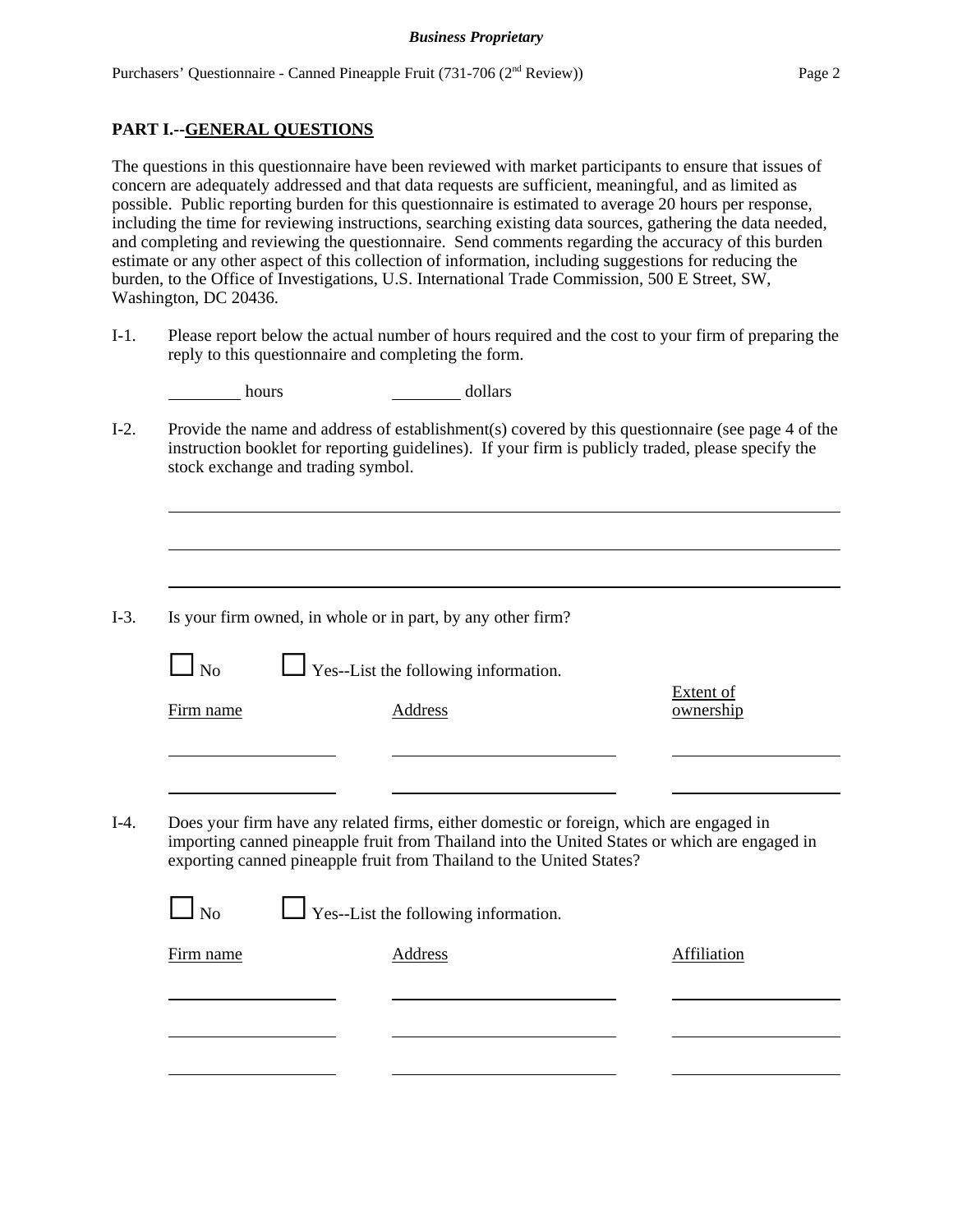# **PART I.--GENERAL QUESTIONS--***Continued*

I-5. Does your firm have any related firms, either domestic or foreign, which are engaged in the production of canned pineapple fruit?

| No.       | $\Box$ Yes--List the following information. |             |
|-----------|---------------------------------------------|-------------|
| Firm name | Address                                     | Affiliation |
|           |                                             |             |
|           |                                             |             |

# **PART II.--PURCHASES**

IIa. Report, as indicated below, your firm's purchases (either directly or through a sales agent or broker) of canned pineapple fruit.

|                                                                                                                                                                                                                                                                                                                                                                       |                                                         |      | (Quantity in 1,000 case equivalents, Value in \$1,000) |      |                                                                                                                                                                                                                                  |      |
|-----------------------------------------------------------------------------------------------------------------------------------------------------------------------------------------------------------------------------------------------------------------------------------------------------------------------------------------------------------------------|---------------------------------------------------------|------|--------------------------------------------------------|------|----------------------------------------------------------------------------------------------------------------------------------------------------------------------------------------------------------------------------------|------|
| <b>Item</b>                                                                                                                                                                                                                                                                                                                                                           | 2000                                                    | 2001 | 2002                                                   | 2003 | 2004                                                                                                                                                                                                                             | 2005 |
| <b>PURCHASES FROM U.S. PRODUCERS:</b>                                                                                                                                                                                                                                                                                                                                 |                                                         |      |                                                        |      |                                                                                                                                                                                                                                  |      |
| Quantity                                                                                                                                                                                                                                                                                                                                                              |                                                         |      |                                                        |      |                                                                                                                                                                                                                                  |      |
| Value                                                                                                                                                                                                                                                                                                                                                                 |                                                         |      |                                                        |      |                                                                                                                                                                                                                                  |      |
|                                                                                                                                                                                                                                                                                                                                                                       | <b>PURCHASES OF IMPORTS FROM SUBJECT THAI SOURCES:1</b> |      |                                                        |      |                                                                                                                                                                                                                                  |      |
| Quantity                                                                                                                                                                                                                                                                                                                                                              |                                                         |      |                                                        |      |                                                                                                                                                                                                                                  |      |
| Value                                                                                                                                                                                                                                                                                                                                                                 |                                                         |      |                                                        |      |                                                                                                                                                                                                                                  |      |
| PURCHASES OF IMPORTS FROM NONSUBJECT THAI SOURCES:2                                                                                                                                                                                                                                                                                                                   |                                                         |      |                                                        |      |                                                                                                                                                                                                                                  |      |
| Quantity                                                                                                                                                                                                                                                                                                                                                              |                                                         |      |                                                        |      |                                                                                                                                                                                                                                  |      |
| Value                                                                                                                                                                                                                                                                                                                                                                 |                                                         |      |                                                        |      |                                                                                                                                                                                                                                  |      |
| PURCHASES OF IMPORTS FROM ALL OTHER COUNTRIES:3                                                                                                                                                                                                                                                                                                                       |                                                         |      |                                                        |      |                                                                                                                                                                                                                                  |      |
| Quantity                                                                                                                                                                                                                                                                                                                                                              |                                                         |      |                                                        |      |                                                                                                                                                                                                                                  |      |
| Value                                                                                                                                                                                                                                                                                                                                                                 |                                                         |      |                                                        |      |                                                                                                                                                                                                                                  |      |
| are subject to the antidumping duty order.<br>that are not subject to the antidumping duty order and include from December 13, 2002 forward: Siam Food<br>Products Public Co. Ltd.; and from August 13, 2004 forward: Dole, Kuiburi Fruit Canning Co., Ltd., and The<br>Thai Pineapple Public Co., Ltd., or as it is currently known, The Tipco Foods (Thailand) PLC. | <sup>3</sup> Please identify these countries:           |      |                                                        |      | <sup>1</sup> Purchases of Thai imports from subject sources include all imports from producers in Thailand that<br><sup>2</sup> Purchases of Thai imports from nonsubject sources include all imports from producers in Thailand |      |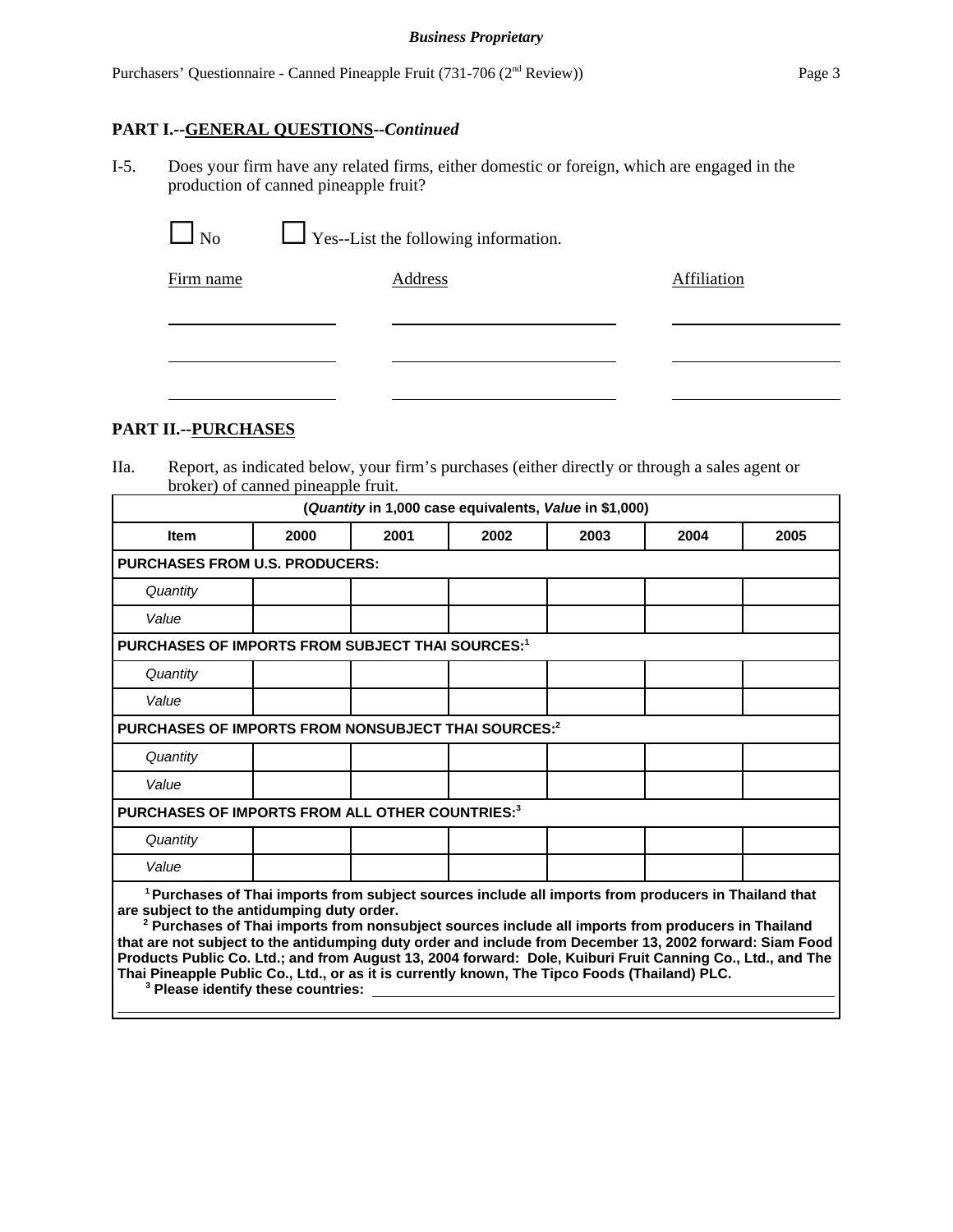## **PART II.--PURCHASES--***Continued*

I1-1b. Report, as indicated below, your firm's purchases (either directly or through a sales agent or broker) of canned pineapple fruit.

| (Quantity in 1,000 case equivalents, Value in \$1,000)                                                                                                                                                                                                                                                                                                                                                                                                                                                                                                                                                                                                     |                        |                        |  |
|------------------------------------------------------------------------------------------------------------------------------------------------------------------------------------------------------------------------------------------------------------------------------------------------------------------------------------------------------------------------------------------------------------------------------------------------------------------------------------------------------------------------------------------------------------------------------------------------------------------------------------------------------------|------------------------|------------------------|--|
| <b>Item</b>                                                                                                                                                                                                                                                                                                                                                                                                                                                                                                                                                                                                                                                | January-September 2005 | January-September 2006 |  |
| <b>PURCHASES FROM U.S. PRODUCERS:</b>                                                                                                                                                                                                                                                                                                                                                                                                                                                                                                                                                                                                                      |                        |                        |  |
| Quantity                                                                                                                                                                                                                                                                                                                                                                                                                                                                                                                                                                                                                                                   |                        |                        |  |
| Value                                                                                                                                                                                                                                                                                                                                                                                                                                                                                                                                                                                                                                                      |                        |                        |  |
| PURCHASES OF IMPORTS FROM SUBJECT THAI SOURCES:1                                                                                                                                                                                                                                                                                                                                                                                                                                                                                                                                                                                                           |                        |                        |  |
| Quantity                                                                                                                                                                                                                                                                                                                                                                                                                                                                                                                                                                                                                                                   |                        |                        |  |
| Value                                                                                                                                                                                                                                                                                                                                                                                                                                                                                                                                                                                                                                                      |                        |                        |  |
| PURCHASES OF IMPORTS FROM NONSUBJECT THAI SOURCES:2                                                                                                                                                                                                                                                                                                                                                                                                                                                                                                                                                                                                        |                        |                        |  |
| Quantity                                                                                                                                                                                                                                                                                                                                                                                                                                                                                                                                                                                                                                                   |                        |                        |  |
| Value                                                                                                                                                                                                                                                                                                                                                                                                                                                                                                                                                                                                                                                      |                        |                        |  |
| PURCHASES OF IMPORTS FROM ALL OTHER COUNTRIES:3                                                                                                                                                                                                                                                                                                                                                                                                                                                                                                                                                                                                            |                        |                        |  |
| Quantity                                                                                                                                                                                                                                                                                                                                                                                                                                                                                                                                                                                                                                                   |                        |                        |  |
| Value                                                                                                                                                                                                                                                                                                                                                                                                                                                                                                                                                                                                                                                      |                        |                        |  |
| <sup>1</sup> Purchases of Thai imports from subject sources include all imports from producers in Thailand that<br>are subject to the antidumping duty order.<br><sup>2</sup> Purchases of Thai imports from nonsubject sources include all imports from producers in Thailand<br>that are not subject to the antidumping duty order and include from December 13, 2002 forward: Siam Food<br>Products Public Co. Ltd.; and from August 13, 2004 forward: Dole, Kuiburi Fruit Canning Co., Ltd., and The<br>Thai Pineapple Public Co., Ltd., or as it is currently known, The Tipco Foods (Thailand) PLC.<br><sup>3</sup> Please identify these countries: |                        |                        |  |

II-2. If the relative levels of your firm's purchases of canned pineapple fruit from different country sources (both domestic and foreign) have changed since January 1, 2000, please explain the reason(s), noting the country of origin of the product in your response.

II-3. If your firm has purchased canned pineapple fruit from only one country, please explain the reasons for doing so.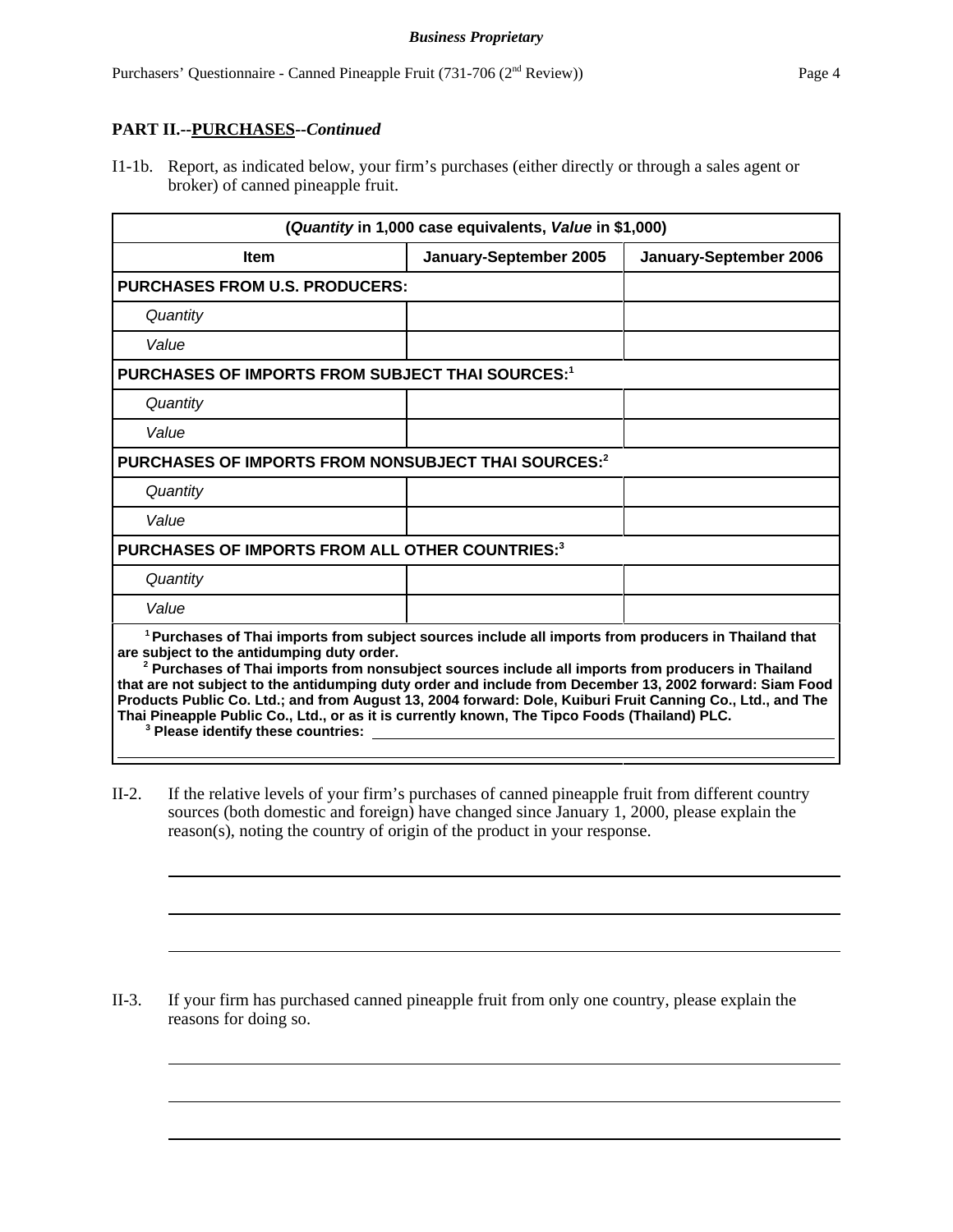### **II.--PURCHASES--***Continued*

II-4. a) Did your firm purchase canned pineapple fruit from Thailand before July 18, 1995?



 b) Did your firm continue to purchase canned pineapple fruit from Thailand after July 18, 1995?

| No.<br>Yes |
|------------|
|------------|

c) If no, did your firm stop buying canned pineapple fruit from Thailand because of the antidumping duty order?

| ∩ | ∸∾ |
|---|----|
|   |    |

d) If the existence of the antidumping duty order was not the reason that your firm stopped purchasing canned pineapple fruit from Thailand, please explain the reasons for the change in your purchasing.

e) Did your firm **reduce** the amount of canned pineapple fruit from Thailand that it purchased after July 18, 1995?

 $N<sub>o</sub>$   $\qquad \qquad$  Yes

f) If yes, did your firm reduce its purchases of canned pineapple fruit from Thailand because of the antidumping duty order?

 $\Box$  Yes

g) If the existence of the antidumping duty order was not the reason that your firm reduced its purchases of canned pineapple fruit from Thailand, please explain the reasons for the change in your purchasing.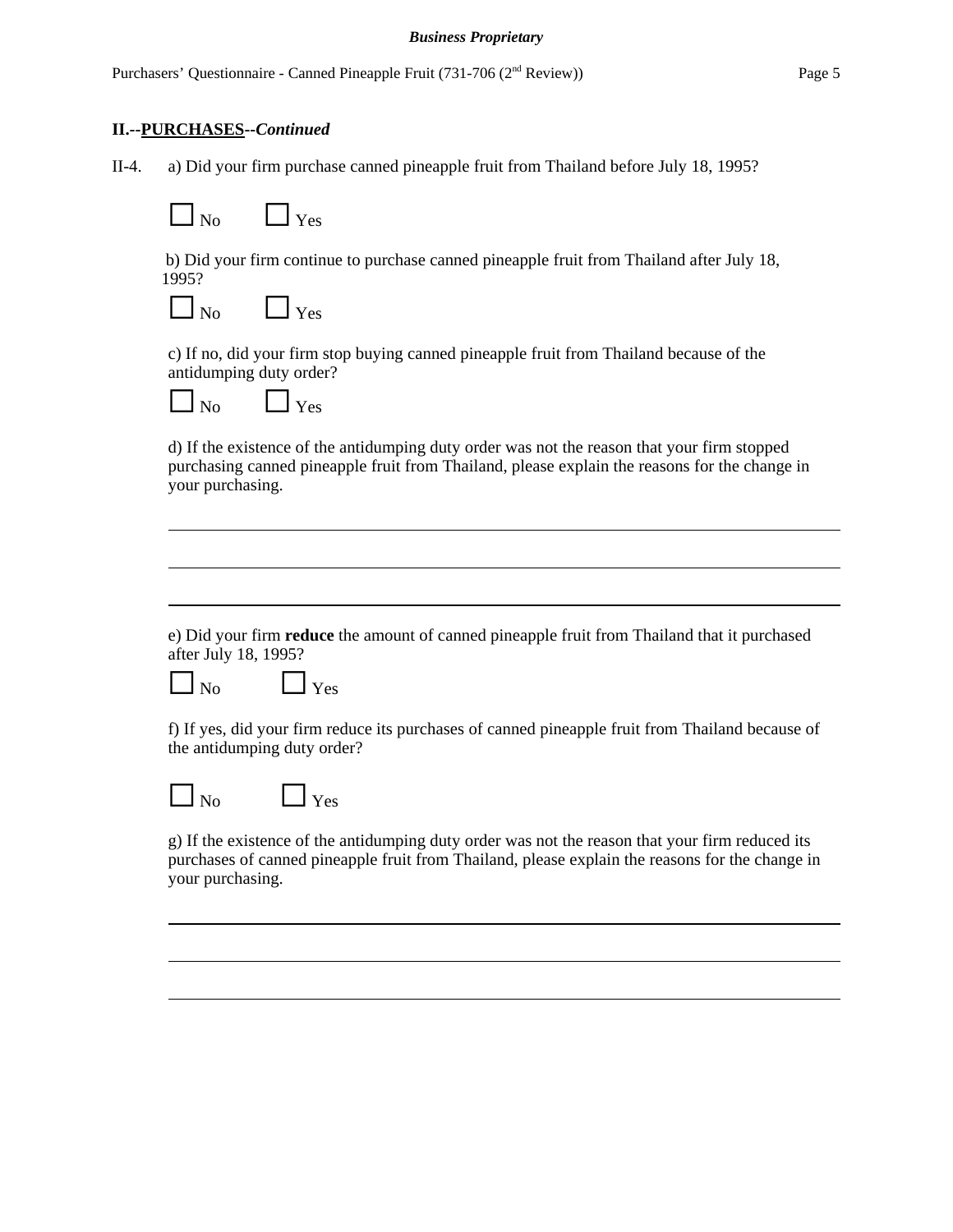### **II.--PURCHASES--***Continued*

II-5. a) Did your firm increase its purchases of canned pineapple fruit from nonsubject countries (i.e., countries not subject to an antidumping duty order) following the imposition of the antidumping duty order on imports of canned pineapple fruit from Thailand?

| Nο | Yes |
|----|-----|
|----|-----|

b) If yes, did your firm increase its purchases of canned pineapple fruit from nonsubject countries because of the antidumping duty order on imports of canned pineapple fruit from Thailand?

| v.<br>۰.<br>I |
|---------------|

 $\Box$  No--Please list the reasons for the increase in purchases from nonsubject countries.

## **PART III.--MARKET CHARACTERISTICS AND PURCHASING PRACTICES**

**For purposes of the following questions, "nonsubject canned pineapple fruit" can be either 1) canned pineapple fruit from nonsubject Thai producers, or 2) canned pineapple fruit from all other sources. Please refer to page 4 of the instruction booklet for a detailed definition.** 

III-1. Which of the following best describes your firm as a purchaser of canned pineapple fruit (check all that apply, noting the specific end uses if known)?

| $\Box$ FOOD SERVICE                                                                                |  |
|----------------------------------------------------------------------------------------------------|--|
| $\Box$ RETAILER                                                                                    |  |
| $\Box$ WHOLESALER (DISTRIBUTOR)                                                                    |  |
| $\Box$ OTHER (Specify $\Box$                                                                       |  |
|                                                                                                    |  |
| If your firm is a distributor or wholesaler of canned pineapple fruit, what are the major types of |  |

III-2. If your firm is a distributor or wholesaler of canned pineapple fruit, what are the major types of consumers to which you sell canned pineapple fruit?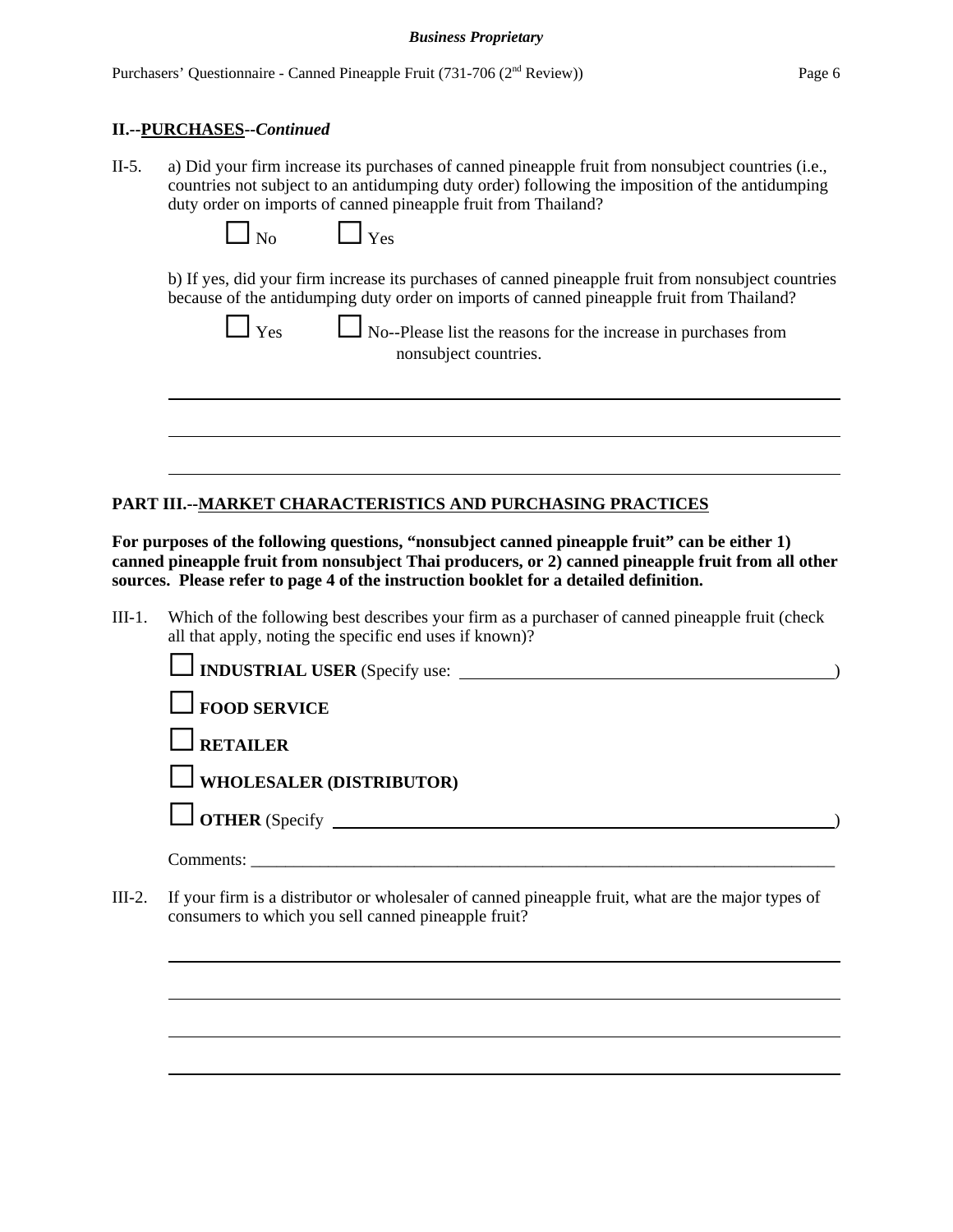III-3. List, in order of quantity of canned pineapple fruit consumed, the top 5 end-use products for which your firm purchases canned pineapple fruit as a component part or material input. Please indicate what percentage of the total cost is accounted for by canned pineapple fruit.

|          | <b>End use product</b>      | Percent of cost accounted for by canned pineapple fruit                                                                                                                                           |
|----------|-----------------------------|---------------------------------------------------------------------------------------------------------------------------------------------------------------------------------------------------|
|          |                             | 1. $\qquad \qquad$                                                                                                                                                                                |
|          | 2. $\qquad \qquad$          | 2.                                                                                                                                                                                                |
|          |                             |                                                                                                                                                                                                   |
|          |                             | 4.                                                                                                                                                                                                |
|          | 5.                          | 5.                                                                                                                                                                                                |
|          |                             |                                                                                                                                                                                                   |
| $III-4.$ | $\overline{N_0}$            | Have there been any changes in the end uses of canned pineapple fruit since January 1, 2000?<br>Yes <b>L</b> -Please discuss the changes, noting the time period during which they<br>occurred.   |
|          |                             |                                                                                                                                                                                                   |
| $III-5.$ |                             | If your firm is an end user of canned pineapple fruit, has the demand for your firm's final<br>products incorporating canned pineapple fruit changed since January 1, 2000?                       |
|          | $\log$                      | Yes--Please indicate the direction of change and identify the major factors<br>that have contributed to this change.                                                                              |
|          |                             |                                                                                                                                                                                                   |
|          |                             |                                                                                                                                                                                                   |
| III-6.   | referring in your response. | Describe the ways in which any changes in demand for your firm's final products have affected<br>your firm's purchases of canned pineapple fruit. Please specify the time period to which you are |
|          |                             |                                                                                                                                                                                                   |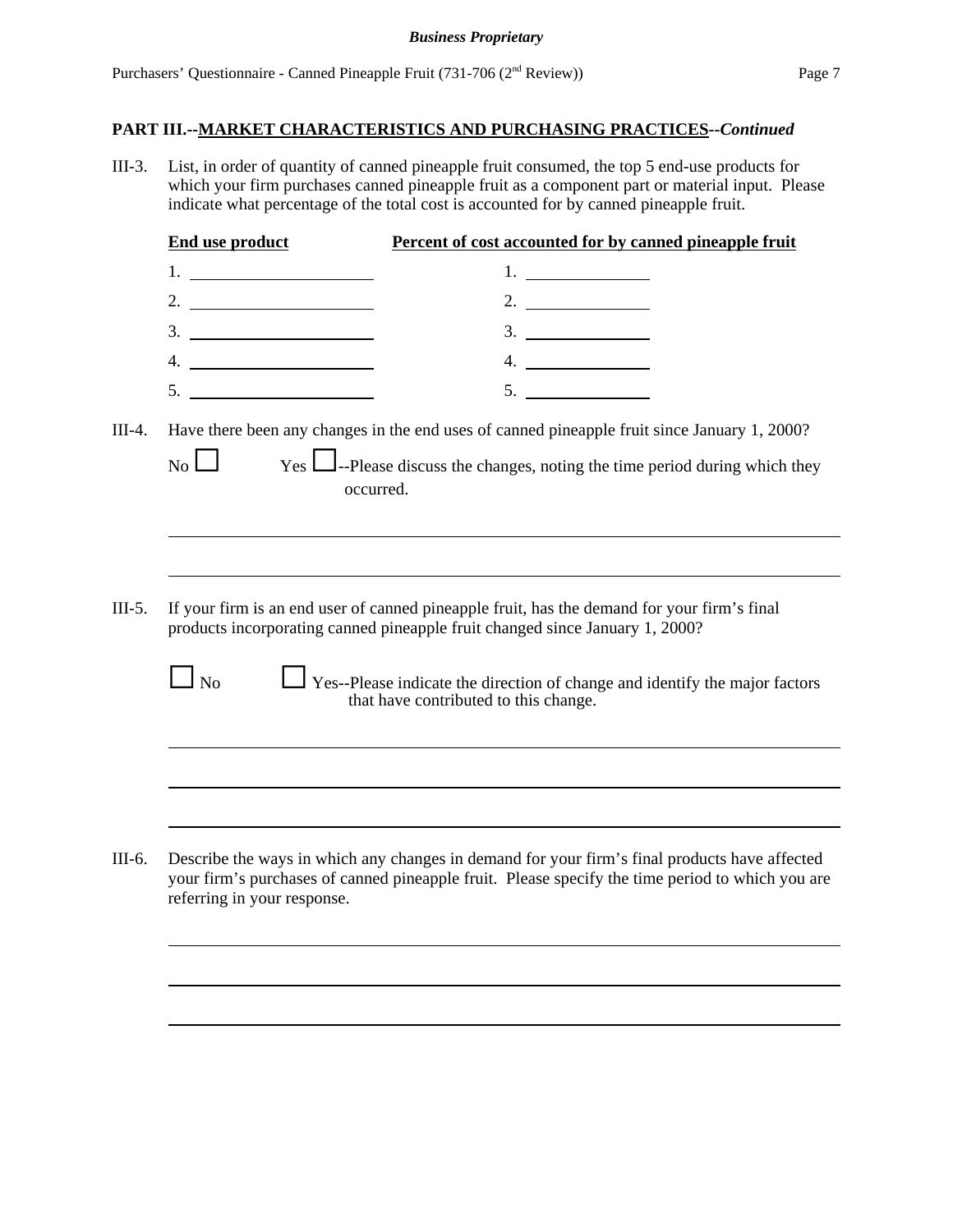III-7. Please identify any supply factor(s) (e.g., changes in availability or prices of raw materials, energy, or labor; transportation conditions; production capacity and/or methods of production; technology; export markets; or alternative production opportunities) that affected the availability of U.S.-produced canned pineapple fruit in the U.S. market since January 1, 2000. Please note the time period(s) of any such changes, the factor(s) involved, and the impact such changes had on your shipment volumes and prices.

III-8. a) How has the demand within the United States (and outside the United States, if known) for canned pineapple fruit changed since January 1, 2000? What were the principal factors affecting changes in demand?

b) Please estimate the change in consumption since January 1, 2000:\_\_\_\_ percent.

c) Please describe any changes in demand for fresh or fresh cut pineapple, and describe how this has affected the demand for canned pineapple fruit since January 1, 2000.

III-9. Please discuss any anticipated changes in canned pineapple fruit demand in the United States and, if known, the rest of the world in the future, identifying the time period $(s)$  involved and the factor(s) that you believe would be responsible for such changes. Provide any underlying assumptions, along with relevant portions of business plans or other supporting documentation, that address this issue.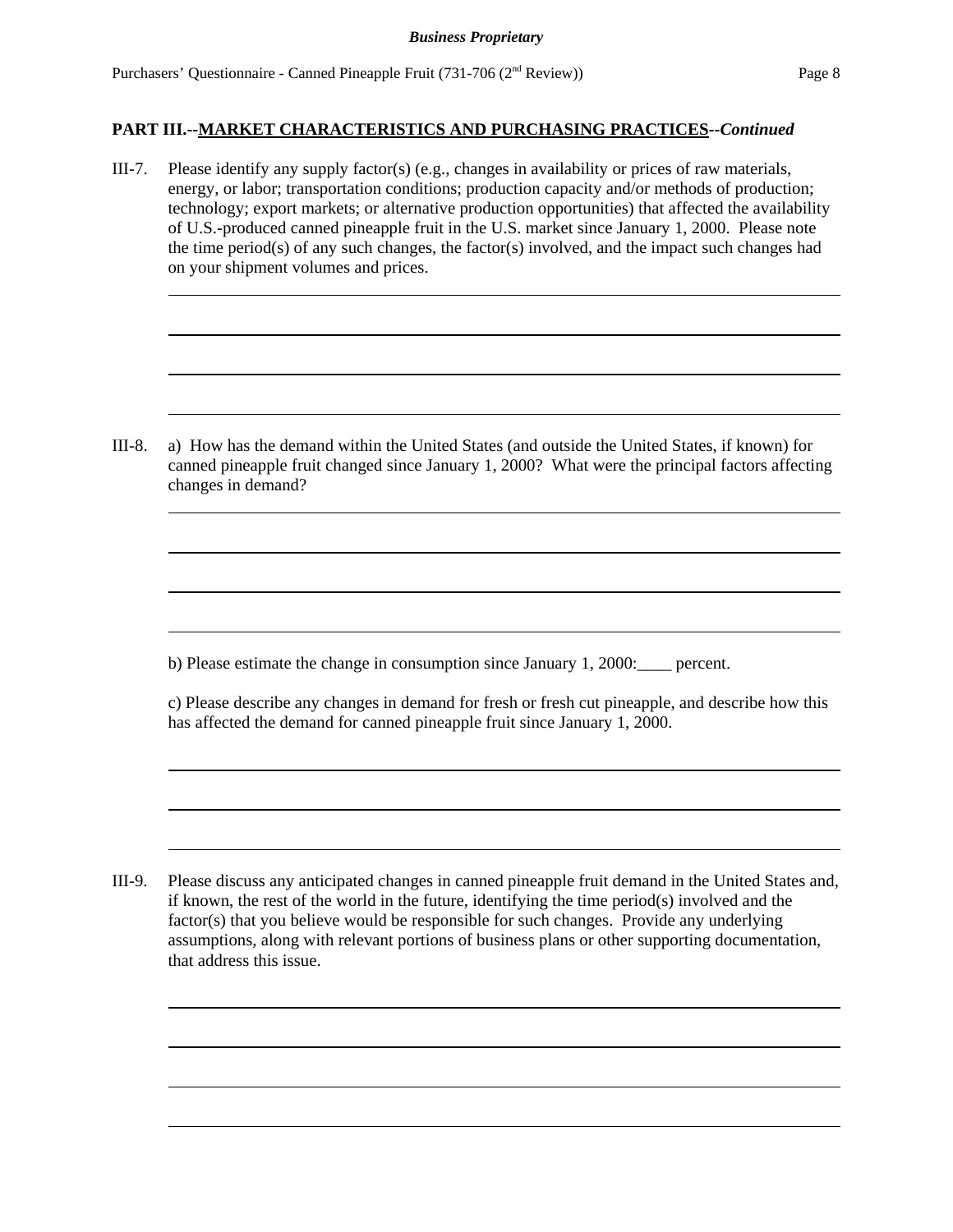| III-10. What do you think will be the likely effects of any revocation of the antidumping duty order for<br>imports of canned pineapple fruit from Thailand? As appropriate, please discuss any potential<br>effects of revocation of the antidumping duty order on $(1)$ the future activities of your firm and<br>(2) the U.S. market as a whole. Please note the future time period to which you are referring.<br>Attach additional pages if necessary. |  |  |  |  |  |
|-------------------------------------------------------------------------------------------------------------------------------------------------------------------------------------------------------------------------------------------------------------------------------------------------------------------------------------------------------------------------------------------------------------------------------------------------------------|--|--|--|--|--|
|                                                                                                                                                                                                                                                                                                                                                                                                                                                             |  |  |  |  |  |
|                                                                                                                                                                                                                                                                                                                                                                                                                                                             |  |  |  |  |  |
|                                                                                                                                                                                                                                                                                                                                                                                                                                                             |  |  |  |  |  |
|                                                                                                                                                                                                                                                                                                                                                                                                                                                             |  |  |  |  |  |
|                                                                                                                                                                                                                                                                                                                                                                                                                                                             |  |  |  |  |  |
|                                                                                                                                                                                                                                                                                                                                                                                                                                                             |  |  |  |  |  |
|                                                                                                                                                                                                                                                                                                                                                                                                                                                             |  |  |  |  |  |
|                                                                                                                                                                                                                                                                                                                                                                                                                                                             |  |  |  |  |  |

III-11. a) Please provide as separate attachments to this request any studies, surveys, etc., that you are aware of that quantify and/or otherwise discuss canned pineapple fruit demand in the (1) United States, (2) each of the major producing/consuming countries, including those subject to this review, and (3) the world as a whole. Of particular interest is such data on an annual basis from January 1, 2000 to the present and forecasts of these demand data.

b) If you are not able to provide the requested information on canned pineapple fruit demand, please provide, to the extent possible, similar information on the demand for each of the major downstream products that contain canned pineapple fruit. These downstream products may be intermediate and/or final products. Of particular interest is such data on an annual basis from January 1, 2000 to the present and forecasts of these demand data.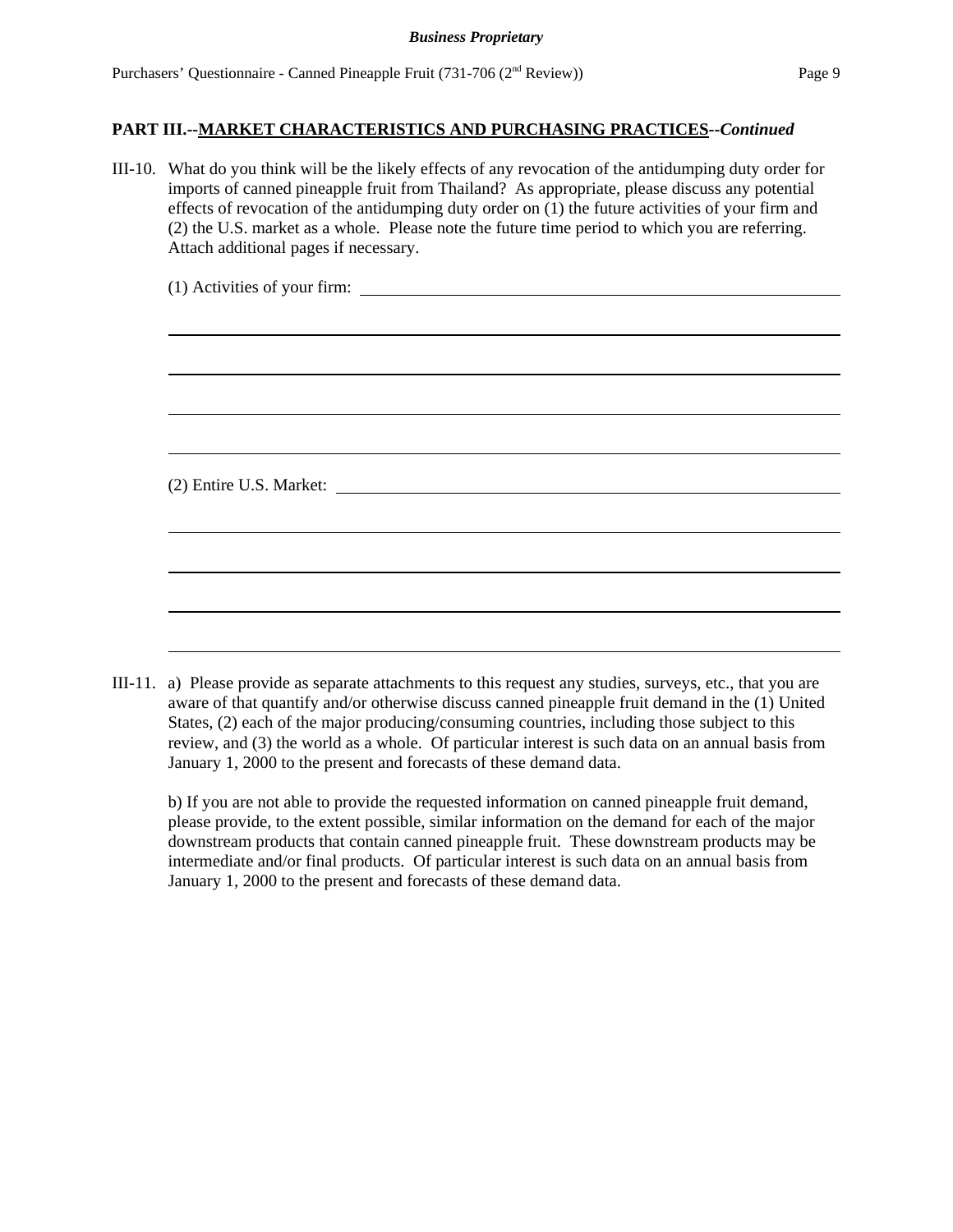|           | III-12. a) Is fresh pineapple or fresh-cut pineapple substitutable for canned pineapple fruit?                                                                                 |
|-----------|--------------------------------------------------------------------------------------------------------------------------------------------------------------------------------|
| $\ln 5$   | $\Box$ Yes--Please explain what other products may be substitutes for canned<br>pineapple fruit, and how frequently does such substitution occur?                              |
|           | b) Is crushed pineapple packed in aseptic bags, cut pineapple in plastic cups or plastic or glass<br>containers, or frozen pineapple, a substitute for canned pineapple fruit? |
| $\Box$ No | Yes--Please explain.                                                                                                                                                           |
|           |                                                                                                                                                                                |
|           | c) Are there other products that could be substituted for canned pineapple fruit in its end uses?                                                                              |
| $\log$    | Yes--Please identify such substitutes. If multiple end uses exist for<br>canned pineapple fruit, please discuss potential substitutes for each of<br>the end uses.             |
|           |                                                                                                                                                                                |
|           |                                                                                                                                                                                |
|           | d) Have there been any changes in the number or type of products that can be substituted for<br>canned pineapple fruit since January 1, 2000?                                  |

III-13. Since January 1, 2000, have prices for these alternate products increased, decreased, or remained the same relative to those for canned pineapple fruit? Have changes in these relative prices caused your firm to shift purchases from canned pineapple fruit to the alternate products or vice versa?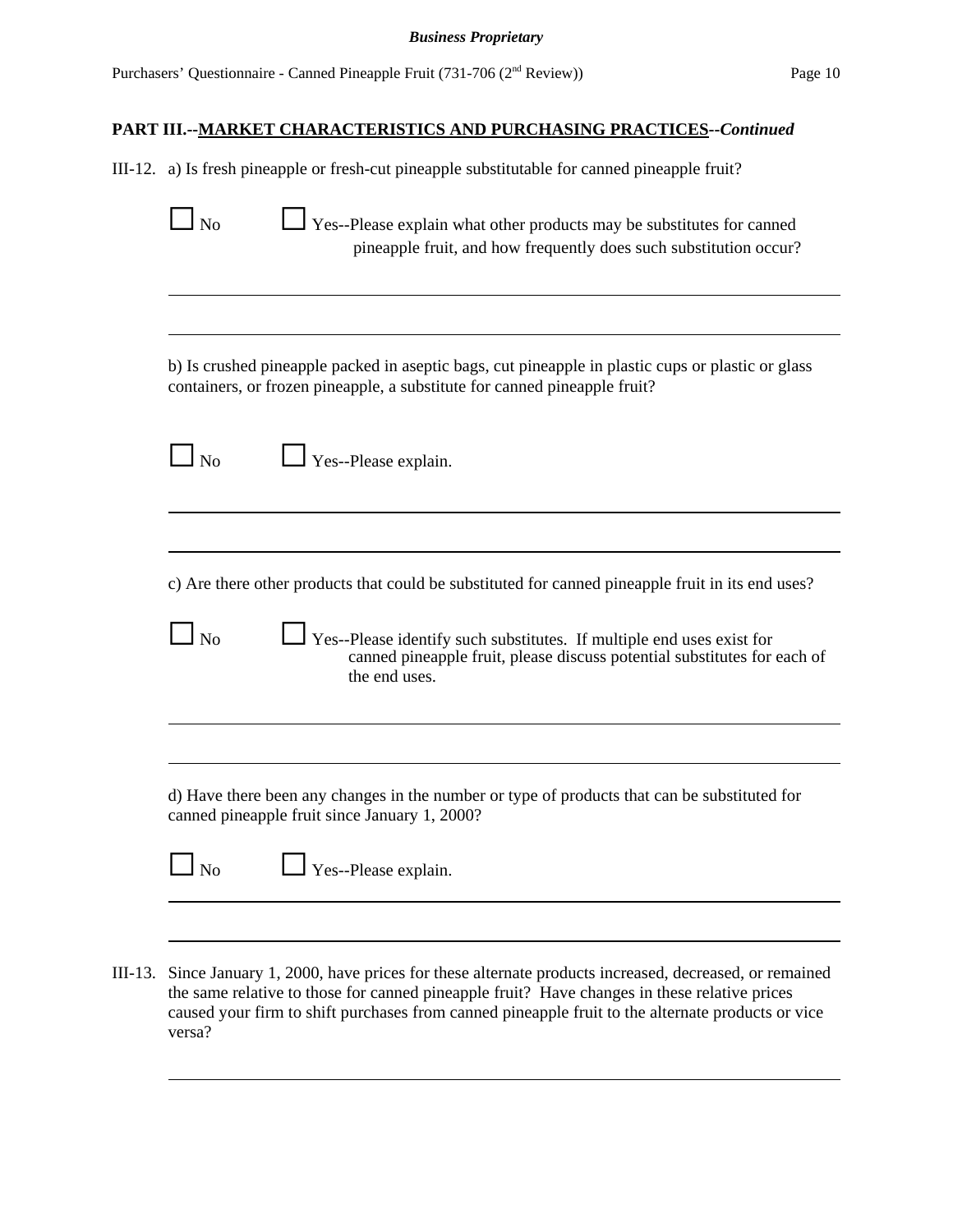III-14. a) Since January 1, 2000, has there been a significant change in the types of customers that purchase your firm's final products incorporating canned pineapple fruit? If so, please describe these customers and the extent of the shift, noting the time period when the change occurred.

b) Please discuss any changes that you anticipate in the future in the types of customers that purchase your firm's final products. Identify the future time period covered in your response and discuss the factors that you believe would cause any such changes.

III-15. a) What percent of your firm's 2005 purchases of canned pineapple fruit were made in conjunction with "Buy American" policies? \_\_\_ percent

| b) Since January 1, 2000, have there been any changes in the amount of "Buy American" |  |  |
|---------------------------------------------------------------------------------------|--|--|
| purchases? If yes, please explain.                                                    |  |  |

III-16. a) Is the canned pineapple fruit market subject to business cycles and conditions of competition distinctive to the canned pineapple fruit industry? If yes, please explain and provide estimates of the duration of any such cycles.

b) Has the emergence of new markets for canned pineapple fruit since January 1, 2000 affected the business cycle for canned pineapple fruit? If yes, please explain any such changes.

- III-17. Who are your major competitors?
- III-18. Do you compete for sales to your customers with the manufacturers or importers from which you purchase canned pineapple fruit?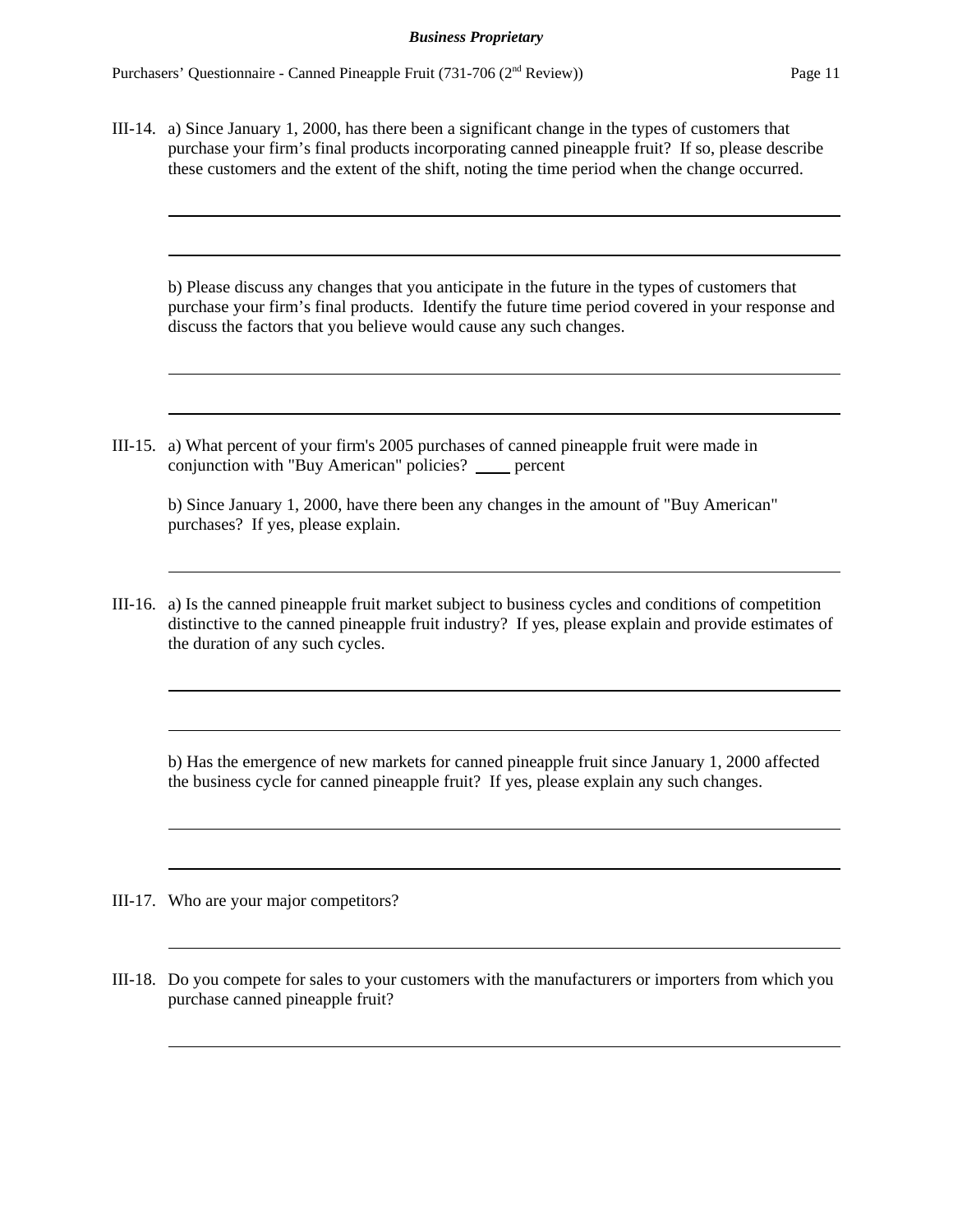#### *Business Proprietary*

# **PART III.--MARKET CHARACTERISTICS AND PURCHASING PRACTICES--***Continued*

III-19. a) Does your firm, and to the extent that you know, do your customers make purchasing decisions involving canned pineapple fruit based on the country of origin of the canned pineapple fruit you purchase?

|         | Your firm:                                                                                                                                                                                                                           | Always | Usually        | Sometimes                                             | Never        |
|---------|--------------------------------------------------------------------------------------------------------------------------------------------------------------------------------------------------------------------------------------|--------|----------------|-------------------------------------------------------|--------------|
|         | Your customers:                                                                                                                                                                                                                      | Always | Usually        | Sometimes                                             | Never        |
|         | b) If at least sometimes, please discuss how your firm or your customers determine the source and<br>why this information is important.                                                                                              |        |                |                                                       |              |
|         |                                                                                                                                                                                                                                      |        |                |                                                       |              |
|         | Your customers: <u>contract the contract of the second second second second second second second second second second second second second second second second second second second second second second second second second s</u> |        |                |                                                       |              |
|         | c) When making purchasing decisions, do you know in advance what country the canned<br>pineapple fruit will be sourced from?<br>Yes<br>N <sub>o</sub>                                                                                |        |                |                                                       |              |
|         | d) Once purchases are made, do you record these purchases by country of origin?<br>$Yes$ $\lfloor$<br>$\overline{N_{O}}$                                                                                                             |        |                |                                                       |              |
| III-20. | Does your firm, and to the extent that you know, do your customers make purchasing decisions<br>involving canned pineapple fruit based on the producer of the canned pineapple fruit you<br>purchase?                                |        |                |                                                       |              |
|         | Your firm:                                                                                                                                                                                                                           | Always | Usually        | $\mathsf{\mathsf{I}}$ Sometimes $\mathsf{\mathsf{L}}$ | $\Box$ Never |
|         | Your customers:                                                                                                                                                                                                                      | Always | $\Box$ Usually | $\Box$ Sometimes $\Box$ Never                         |              |
|         | If at least sometimes, please discuss how your firm or your customers determine the producer and<br>why this information is important.                                                                                               |        |                |                                                       |              |
|         | Your firm: The Commission of the Commission of the Commission of the Commission of the Commission of the Commission of the Commission of the Commission of the Commission of the Commission of the Commission of the Commissio       |        |                |                                                       |              |
|         | Your customers:                                                                                                                                                                                                                      |        |                |                                                       |              |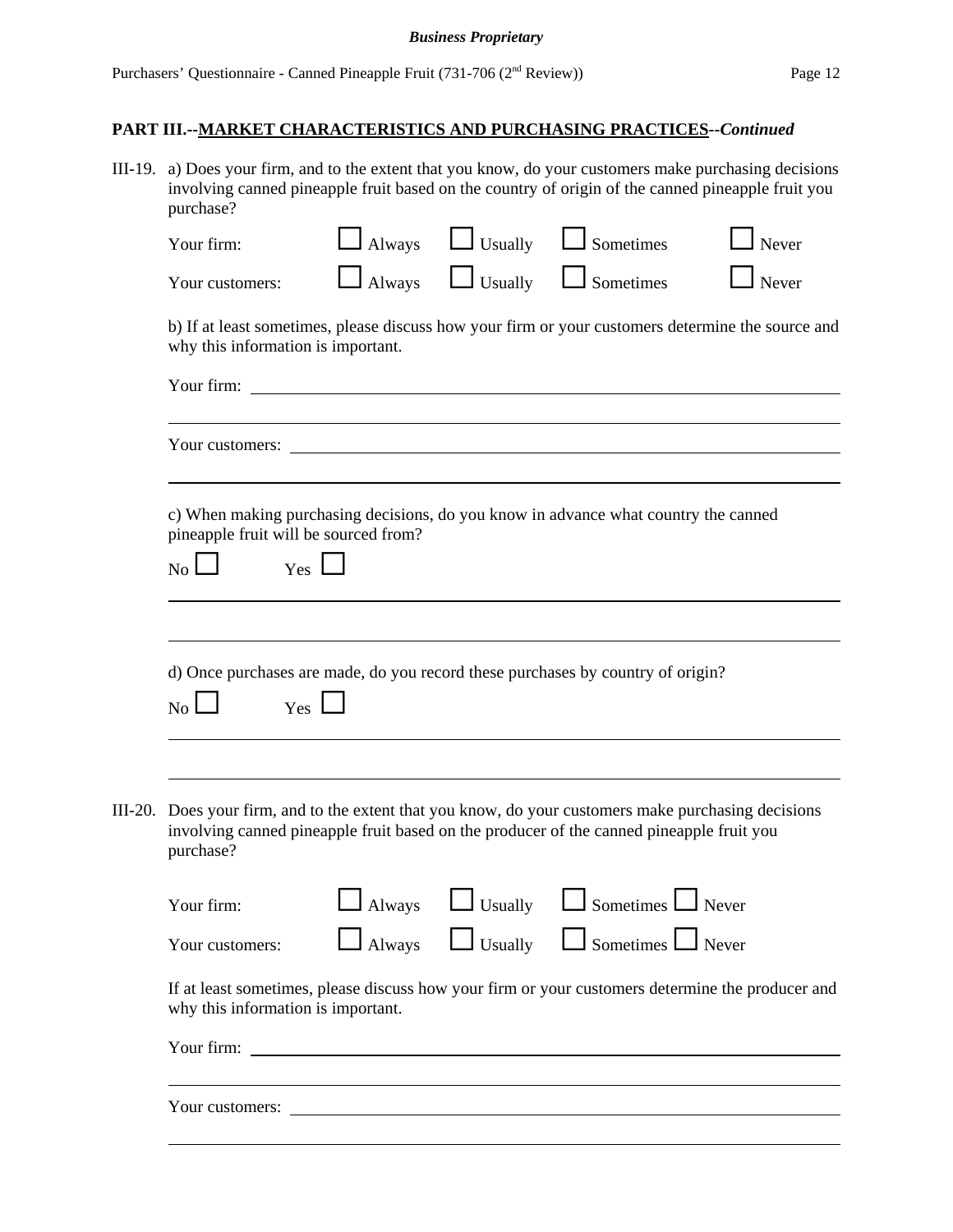|           | III-21. a) How frequently do you make purchases (circle one)? |        |         |                                                                                                                                                                                                   |
|-----------|---------------------------------------------------------------|--------|---------|---------------------------------------------------------------------------------------------------------------------------------------------------------------------------------------------------|
|           | Daily                                                         | Weekly | Monthly | Other (                                                                                                                                                                                           |
|           | Please explain.                                               |        |         | b) Do you purchase larger volumes of canned pineapple fruit during certain seasons or at certain<br>points in the year, or is the quantity purchased by your firm consistent throughout the year? |
| $III-22.$ |                                                               |        |         | a) Has your firm's purchasing pattern changed significantly since January 1, 2000? If so, please<br>explain, noting the time period to which you are referring in your response.                  |
|           |                                                               |        |         |                                                                                                                                                                                                   |
|           | $\overline{N_0}$                                              | Yes 1  |         | b) Do you expect this purchasing pattern to change in the next two years?<br>$\Box$ --How and why do you expect these changes to occur?                                                           |
|           |                                                               |        |         | III-23. a) How many suppliers do you generally contact before making a purchase?                                                                                                                  |
|           | N <sub>o</sub>                                                | Yes L  |         | b) Do you expect new canned pineapple fruit suppliers to enter the market in the future?<br>$\Box$ --Please provide details, noting the specific future time period.                              |
|           |                                                               |        |         |                                                                                                                                                                                                   |
|           |                                                               |        |         |                                                                                                                                                                                                   |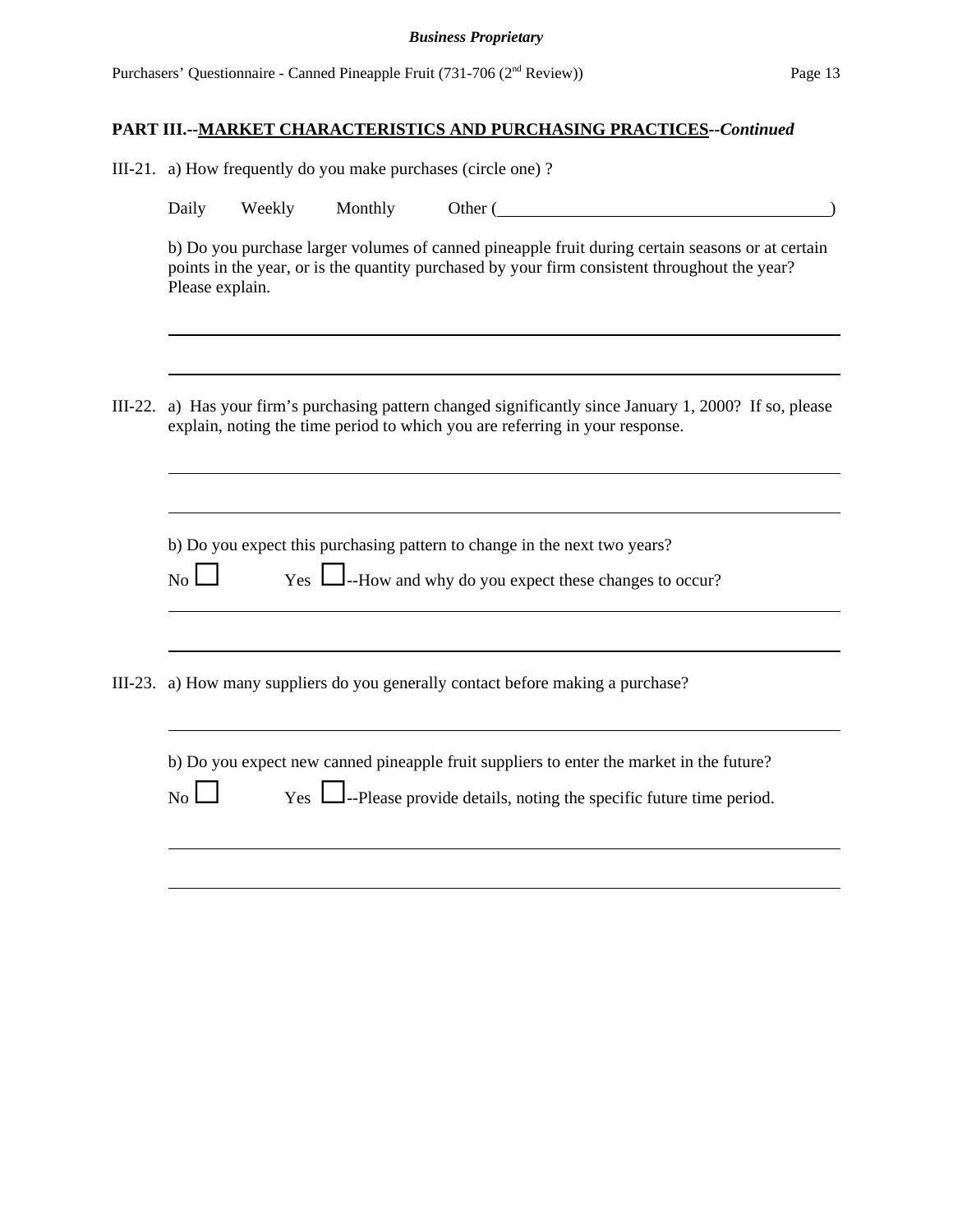| III-24. | a) Do purchases of canned pineapple fruit usually involve negotiations between supplier and<br>purchaser? If so, please describe these negotiations. In your response, please comment on<br>whether purchasers generally quote competing prices as part of the negotiation process. |  |  |  |
|---------|-------------------------------------------------------------------------------------------------------------------------------------------------------------------------------------------------------------------------------------------------------------------------------------|--|--|--|
|         | b) Does your firm tend to vary its purchases from a given supplier based on the price offered?                                                                                                                                                                                      |  |  |  |
|         | III-25. How frequently do you change suppliers?                                                                                                                                                                                                                                     |  |  |  |
|         | Frequently<br>Sometimes<br>Rarely<br>Never                                                                                                                                                                                                                                          |  |  |  |
|         | III-26. If you have changed suppliers within the last 3 years, please list the supplier, indicate whether the<br>firm was added or dropped as a supplier, and give the reasons for the change.                                                                                      |  |  |  |
| III-27. | Are you aware of any new suppliers, either foreign or domestic, that have entered the market in<br>the last 3 years?<br>$\overline{N}$<br>Yes--Please identify the firms and indicate how you become aware of them.                                                                 |  |  |  |
| III-28. | What characteristics does your firm consider when determining the quality of canned pineapple<br>fruit?                                                                                                                                                                             |  |  |  |
|         |                                                                                                                                                                                                                                                                                     |  |  |  |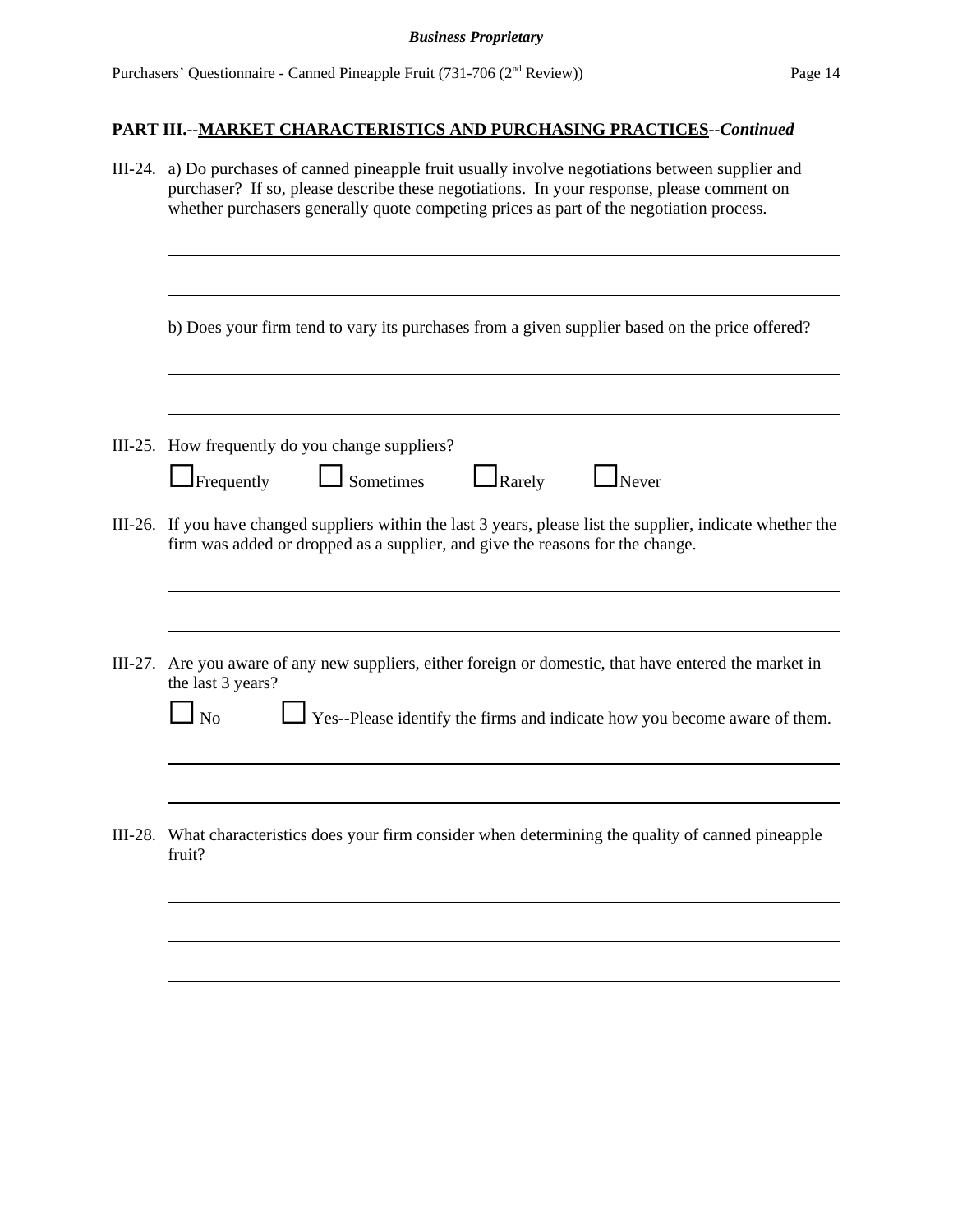#### *Business Proprietary*

| III-29. Please list, in order of their importance, the three major factors generally considered by your firm<br>in deciding from whom to purchase canned pineapple fruit for any one order (examples include<br>current availability, extension of credit, prearranged contracts, price, quality of product, range of<br>supplier's product line, traditional supplier, etc.). |
|--------------------------------------------------------------------------------------------------------------------------------------------------------------------------------------------------------------------------------------------------------------------------------------------------------------------------------------------------------------------------------|
|                                                                                                                                                                                                                                                                                                                                                                                |
| 2.                                                                                                                                                                                                                                                                                                                                                                             |
|                                                                                                                                                                                                                                                                                                                                                                                |
| Other factors or comments:                                                                                                                                                                                                                                                                                                                                                     |
| III-30. How often does your firm purchase the canned pineapple fruit that is offered at the lowest price?                                                                                                                                                                                                                                                                      |
| Always U Usually U Sometimes L Rarely Never                                                                                                                                                                                                                                                                                                                                    |
| III-31. a) What is the usual basis on which prices are quoted (e.g., f.o.b. warehouse, f.o.b. plant,<br>delivered)?                                                                                                                                                                                                                                                            |
| b) Are U.S. inland transportation costs a major factor in your firm's consideration of which<br>suppliers to source its canned pineapple fruit requirements?<br>$\Box$ No $\Box$ Yes                                                                                                                                                                                           |
| III-32. Of the total cost of the canned pineapple fruit that your firm purchases, approximately what<br>percent is accounted for by U.S. inland transportation costs (please answer separately for each of<br>your sources)?                                                                                                                                                   |
| percent                                                                                                                                                                                                                                                                                                                                                                        |
| percent                                                                                                                                                                                                                                                                                                                                                                        |
| Source <b>Source Source Source Source Source</b><br>percent                                                                                                                                                                                                                                                                                                                    |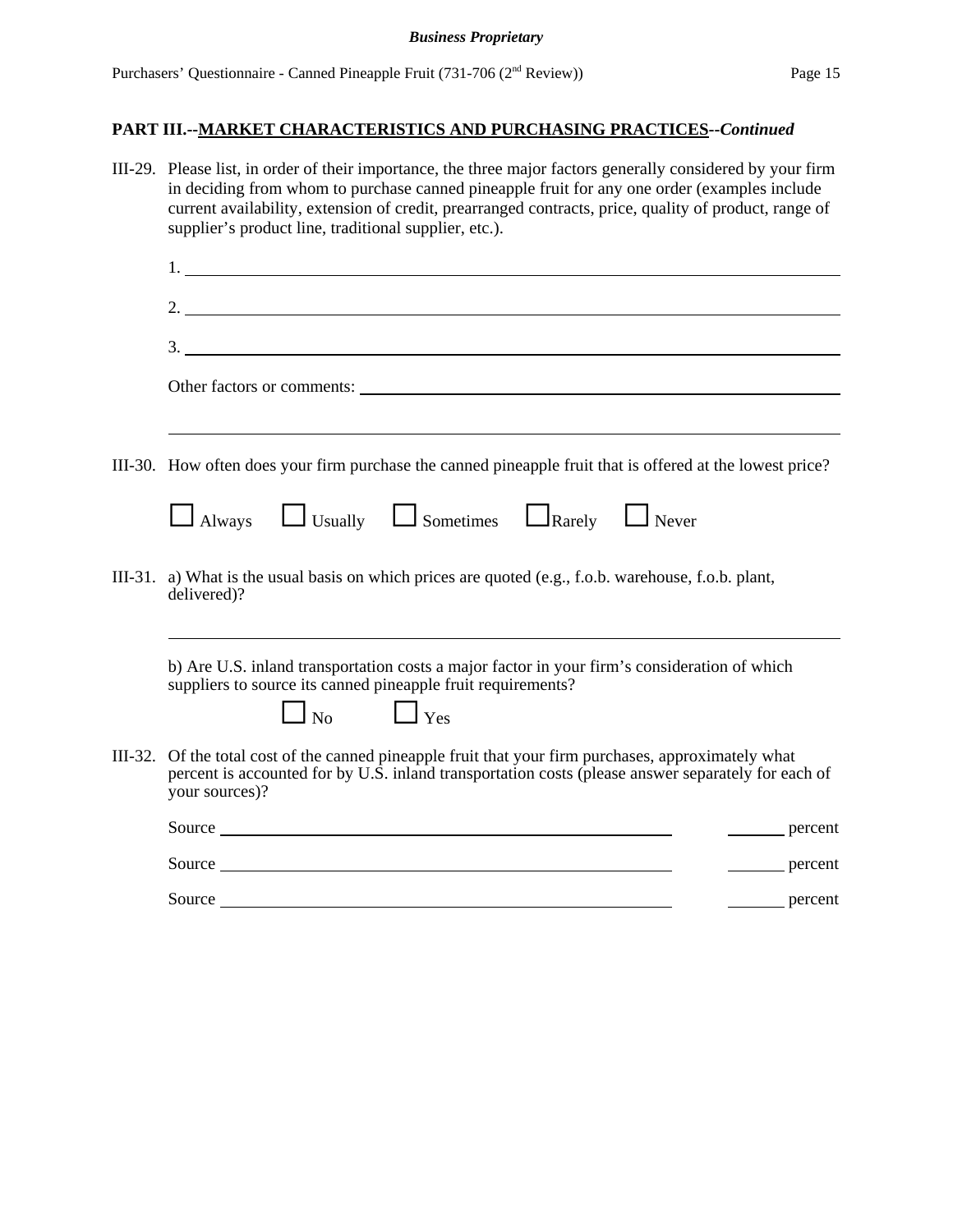III-33. Have individual U.S. producers, importers, purchasers, or foreign producers/exporters of canned pineapple fruit influenced the U.S. wholesale market price of canned pineapple fruit since January 1, 2000?

| $Y$ es--Please identify any such firm(s) and note the time period when the firm<br>N <sub>o</sub><br>influenced price, whether the effect was to increase or decrease the<br>price, and why your firm believes that the actions of the firm(s) were<br>responsible for the price change.                                                                                                            |
|-----------------------------------------------------------------------------------------------------------------------------------------------------------------------------------------------------------------------------------------------------------------------------------------------------------------------------------------------------------------------------------------------------|
|                                                                                                                                                                                                                                                                                                                                                                                                     |
| III-34. How frequently does the price of the canned pineapple fruit you are purchasing change?                                                                                                                                                                                                                                                                                                      |
| III-35. Do you require your suppliers to become certified or pre-qualified with respect to the quality or<br>other performance characteristics of the canned pineapple fruit they sell to your firm?<br>Yes--Approximately what percent of your firm's total 2005 purchases of<br>N <sub>o</sub><br>canned pineapple fruit required some form of certification or pre-<br>qualification?<br>percent |
| III-36. Please provide a general description of the canned pineapple fruit purchased by your firm that<br>requires supplier certification.                                                                                                                                                                                                                                                          |
| Briefly describe the factors that are considered when qualifying a new supplier (e.g., quality of<br>product, reliability of supplier, etc.) and estimate the time it takes to qualify a new supplier.                                                                                                                                                                                              |
| III-38. Since January 1, 2000, have any domestic or foreign producers ever failed in their attempts to<br>qualify their canned pineapple fruit or have any producers lost their approved status?<br>Yes--Please identify these firms, the countries where they are located, and<br>N <sub>o</sub><br>the reasons why they failed the qualification process.                                         |
|                                                                                                                                                                                                                                                                                                                                                                                                     |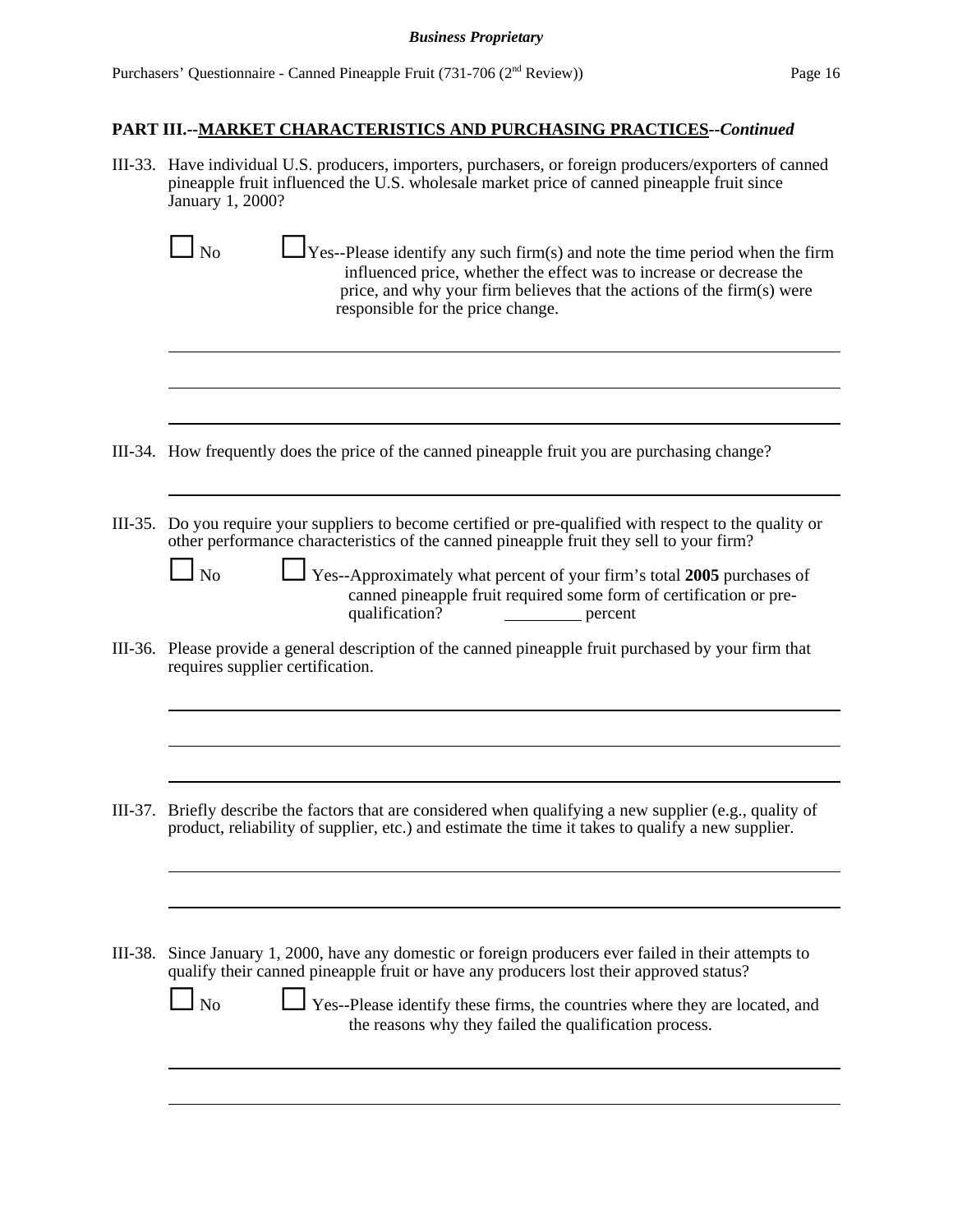III-39. a) Please provide as a separate attachment to this questionnaire the following information: identify and discuss any improvements/changes in the U.S. canned pineapple fruit industry since January 1, 2000 and explain fully, to the extent possible, the factor(s), including the order under review, that was/(were) responsible for each improvement/change.

b) Please discuss fully in a separate attachment to this request, to the extent possible, any improvements/changes that you anticipate in the future in the U.S. canned pineapple fruit industry. Identify the specific future time period covered in your response, and discuss the factors that you believe would be responsible for each improvement/change.

III-40. Does your firm purchase canned pineapple fruit over the internet?

No Ses--Please describe, noting the estimated percentage of your firm's total purchases of canned pineapple fruit in **2005** accounted for by internet purchases.

III-41. Please report the quantity and value of your U.S. purchases of canned pineapple fruit by grade and package size in 2004 and 2005.

|                        |                       | 2004     |       | 2005     |       |
|------------------------|-----------------------|----------|-------|----------|-------|
|                        |                       | Quantity | Value | Quantity | Value |
|                        | Fancy                 |          |       |          |       |
| Grade                  | Choice                |          |       |          |       |
|                        | Standard              |          |       |          |       |
|                        | $\leq$ 15 oz. cans    |          |       |          |       |
| Package<br><b>Size</b> | $16 \le 100$ oz. cans |          |       |          |       |
|                        | $>100$ oz. cans       |          |       |          |       |
|                        | Slices                |          |       |          |       |
|                        | Chunks                |          |       |          |       |
|                        | Cubes                 |          |       |          |       |
| Cut                    | Tidbits               |          |       |          |       |
|                        | Pieces                |          |       |          |       |
|                        | Crushed               |          |       |          |       |

**(***Quantity* **in 1,000 case equivalents,** *Value* **in dollars)**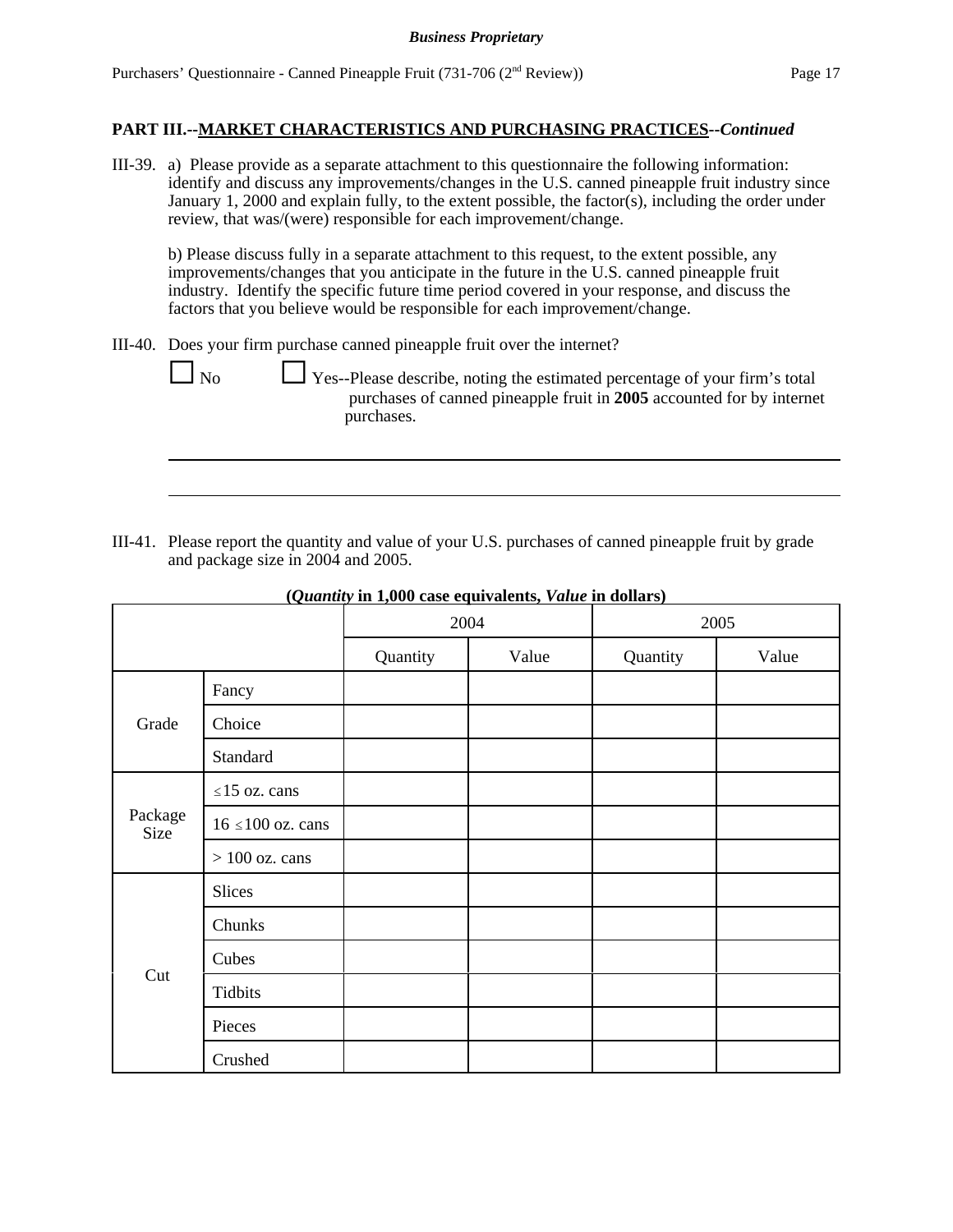|         | III-42. a) Does the price of canned pineapple fruit in any one channel of distribution influence the<br>volume of your firm's purchases in another channel? For example, do changes in the price of<br>private label brands or regional brands of canned pineapple fruit influence the volume of<br>purchases of first private label or national brands?     |  |  |  |  |
|---------|--------------------------------------------------------------------------------------------------------------------------------------------------------------------------------------------------------------------------------------------------------------------------------------------------------------------------------------------------------------|--|--|--|--|
|         |                                                                                                                                                                                                                                                                                                                                                              |  |  |  |  |
|         | b) Does the price of canned pineapple fruit in any one channel of distribution influence the price<br>of canned pineapple fruit in another channel? For example, do changes in the price of private<br>label brands or regional brands of canned pineapple fruit influence the price of first private label<br>or national brands of canned pineapple fruit? |  |  |  |  |
|         |                                                                                                                                                                                                                                                                                                                                                              |  |  |  |  |
|         | PART IV.--COMPARISONS BETWEEN IMPORTED AND U.S.-PRODUCED PRODUCT                                                                                                                                                                                                                                                                                             |  |  |  |  |
| $IV-1.$ | Please indicate the countries of origin for canned pineapple fruit for which your firm has actual<br>marketing/pricing knowledge.                                                                                                                                                                                                                            |  |  |  |  |
|         | <b>United States</b>                                                                                                                                                                                                                                                                                                                                         |  |  |  |  |
|         | Thailand                                                                                                                                                                                                                                                                                                                                                     |  |  |  |  |
|         |                                                                                                                                                                                                                                                                                                                                                              |  |  |  |  |
| $IV-2.$ | Do the exact specifications of canned pineapple fruit vary depending on the end-use application?                                                                                                                                                                                                                                                             |  |  |  |  |
|         | Yes--Please list the exact specifications of the material for each end-use<br>N <sub>o</sub><br>application. If the specifications vary based on the supplier, please list<br>the specifications for each supplier, noting the country of origin in<br>your response.                                                                                        |  |  |  |  |
|         |                                                                                                                                                                                                                                                                                                                                                              |  |  |  |  |
|         |                                                                                                                                                                                                                                                                                                                                                              |  |  |  |  |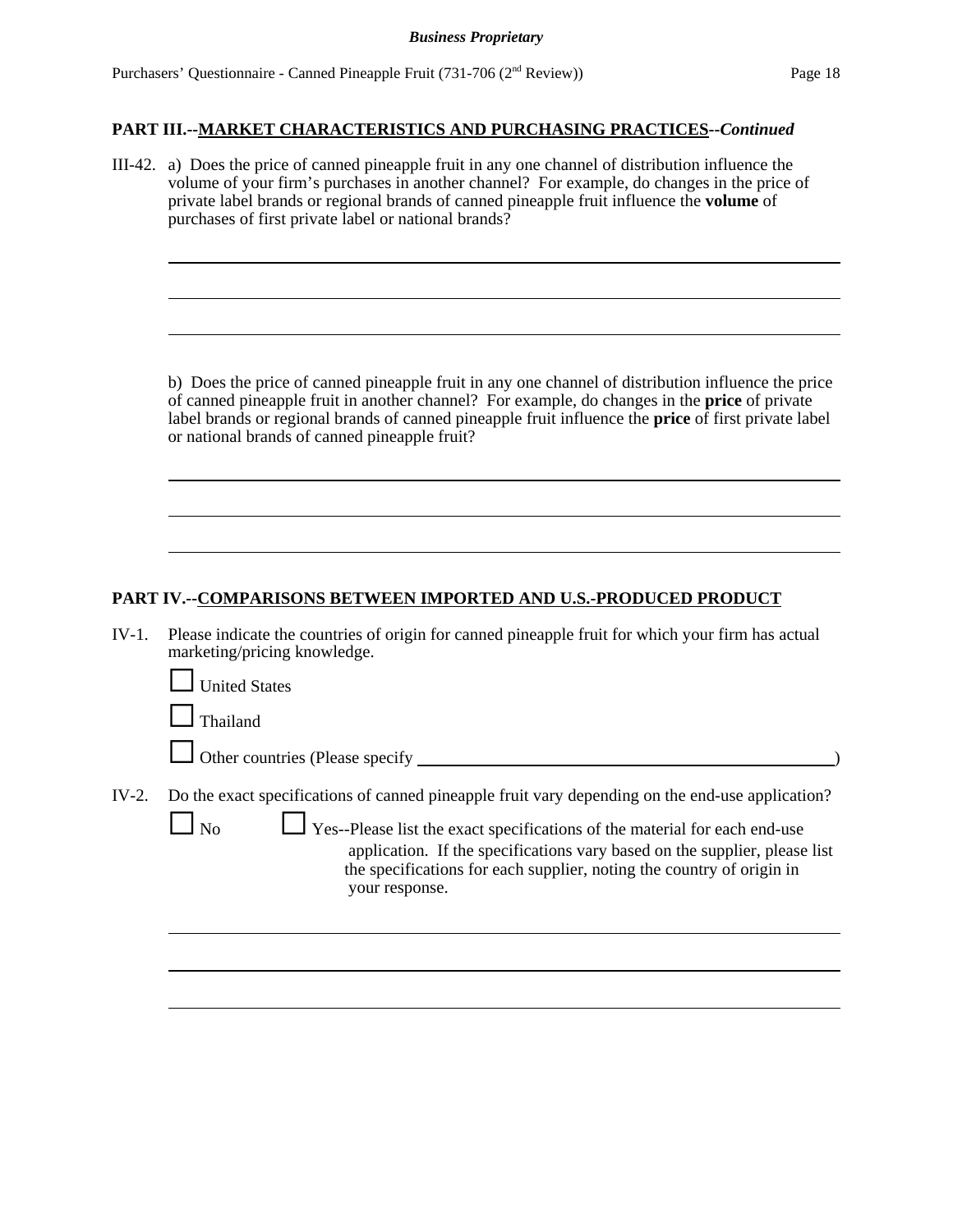IV-3. a) Are imported and U.S.-produced canned pineapple fruit used in the same applications?

| l Yes                    |                           |
|--------------------------|---------------------------|
| $\vert \vert$ $\vert$ No |                           |
|                          | $\Box$ Only in some cases |

b) If you answered no or only in some cases, please list countries (subject and nonsubject) for which applications differ from U.S. product and note/explain the relevant applications.

c) Is imported canned pineapple fruit from all source countries used in the same applications?

| Yes |
|-----|
| o   |

Only in some cases

d) If you answered no or only in some cases, please list countries (subject and nonsubject) for which applications differ and note/explain the relevant applications.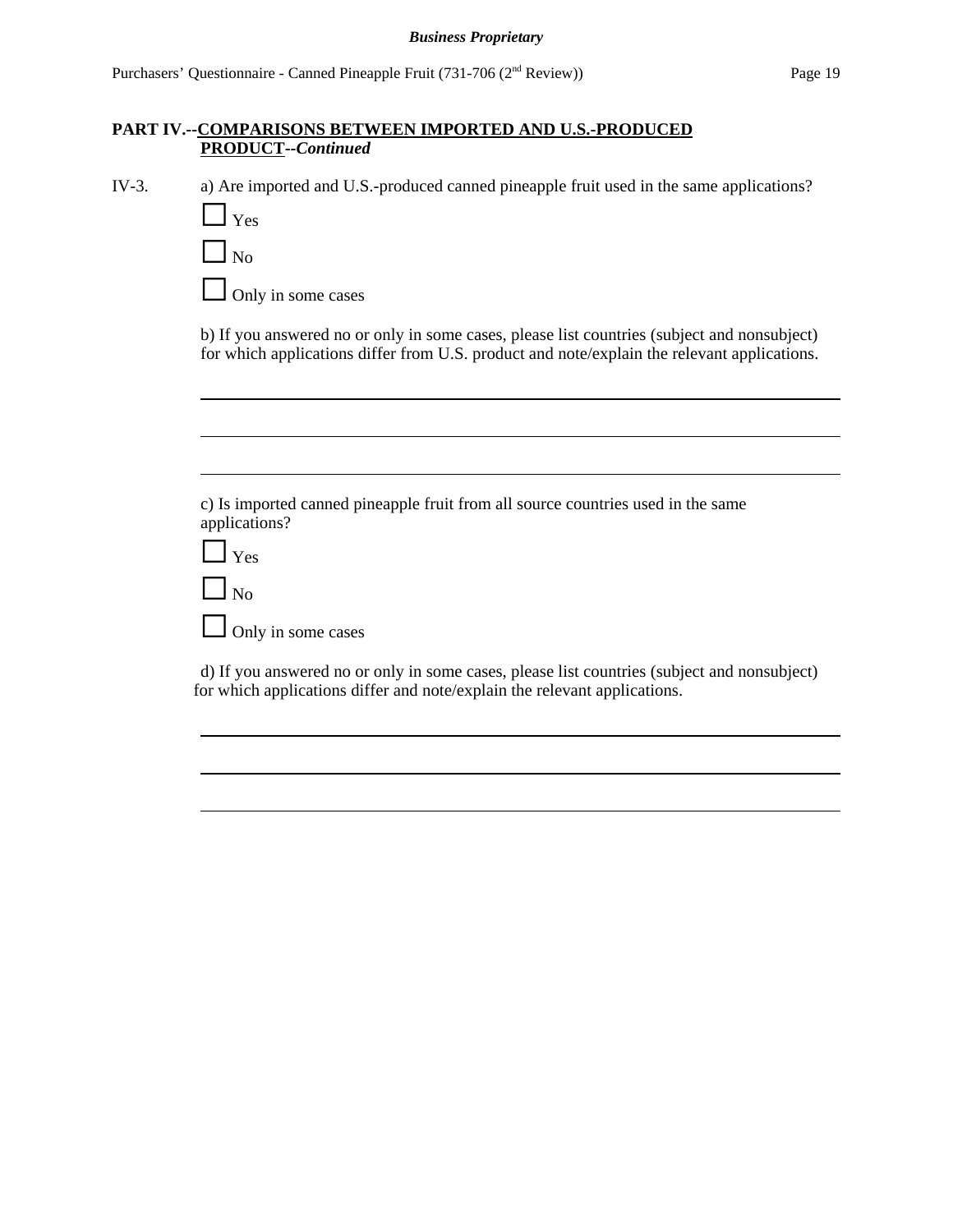IV-4. Do you or your customers ever specifically order canned pineapple fruit from one country in particular over other possible sources of supply?

| $IV-5.$<br>Are certain grades/types/sizes of canned pineapple fruit available from only a single source<br>(domestic or foreign, including both subject and nonsubject countries)?<br>$\Box$ No<br>$\Box$ Yes--Please identify the source and the grade/type/size.                                                                                                                                                           | Yes--Please identify all relevant countries (including the United States and<br>both subject and nonsubject foreign countries) from which you or your<br>customers prefer to order, and indicate why canned pineapple fruit<br>from these countries is preferred over product from other countries<br>(please note the specific product and grade in your response). |
|------------------------------------------------------------------------------------------------------------------------------------------------------------------------------------------------------------------------------------------------------------------------------------------------------------------------------------------------------------------------------------------------------------------------------|----------------------------------------------------------------------------------------------------------------------------------------------------------------------------------------------------------------------------------------------------------------------------------------------------------------------------------------------------------------------|
|                                                                                                                                                                                                                                                                                                                                                                                                                              |                                                                                                                                                                                                                                                                                                                                                                      |
|                                                                                                                                                                                                                                                                                                                                                                                                                              |                                                                                                                                                                                                                                                                                                                                                                      |
|                                                                                                                                                                                                                                                                                                                                                                                                                              |                                                                                                                                                                                                                                                                                                                                                                      |
|                                                                                                                                                                                                                                                                                                                                                                                                                              |                                                                                                                                                                                                                                                                                                                                                                      |
|                                                                                                                                                                                                                                                                                                                                                                                                                              |                                                                                                                                                                                                                                                                                                                                                                      |
|                                                                                                                                                                                                                                                                                                                                                                                                                              |                                                                                                                                                                                                                                                                                                                                                                      |
| Please indicate whether prices of canned pineapple fruit from different sources have generally<br>been higher, lower, or about the same as those of product of the same grade from other sources.<br>Please answer for all country combinations you are familiar with (as indicated in your response to<br>the first question in Part IV), including the United States and both subject and nonsubject foreign<br>countries. |                                                                                                                                                                                                                                                                                                                                                                      |
| $\Box$ Higher $\Box$ Lower $\Box$ Same priced than from $\Box$                                                                                                                                                                                                                                                                                                                                                               |                                                                                                                                                                                                                                                                                                                                                                      |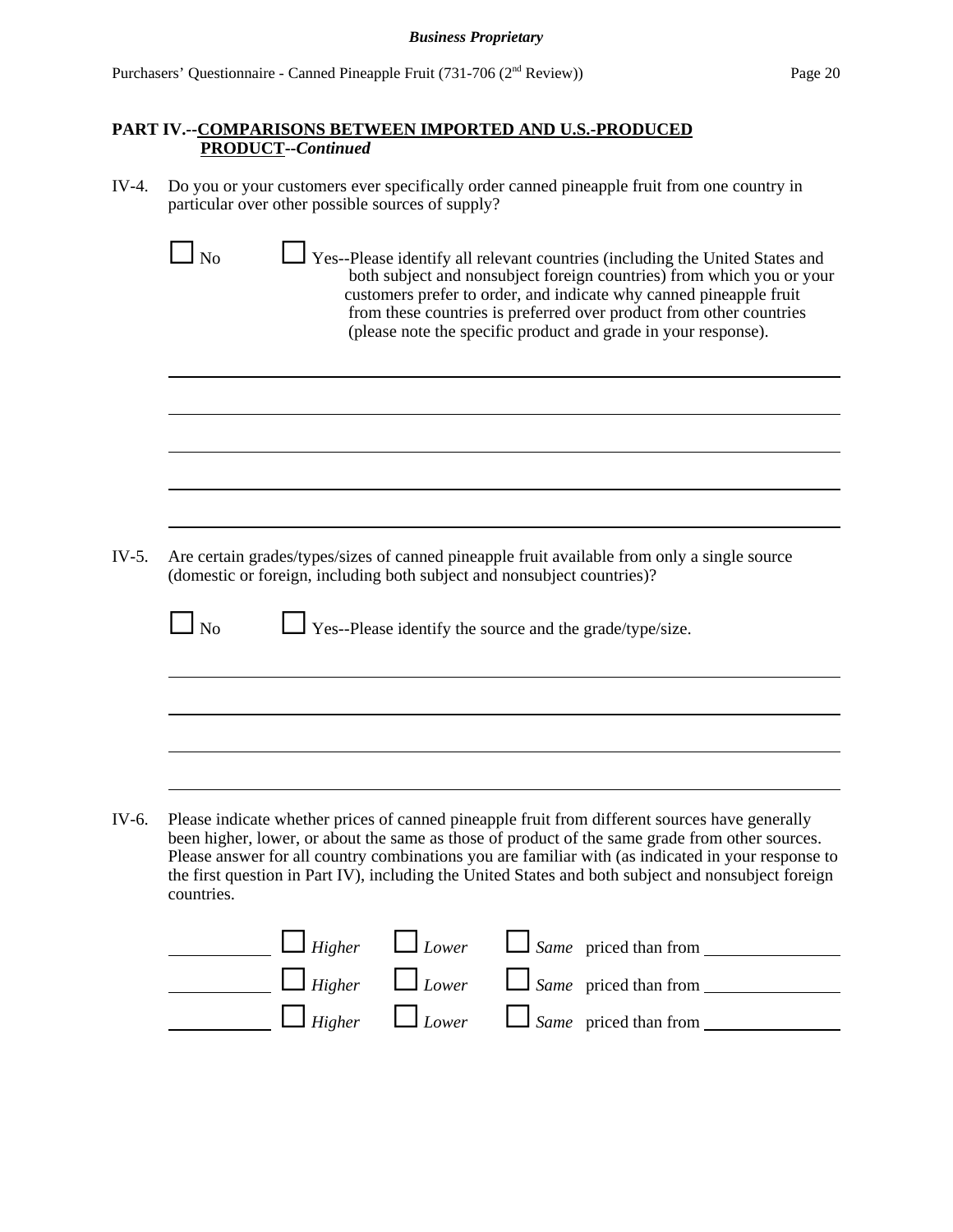IV-7. If you purchased canned pineapple fruit from one source although a comparable product was available from another source at a lower price, please explain your reasons for doing so (please specify by country, including the United States and both subject and nonsubject foreign countries). Possibilities might include transaction characteristics such as length of time to fill orders, minimum order size, reliability of supply, etc.

IV-8. If you purchased imported canned pineapple fruit during 2005, approximately how much higher would the price for the imported product have to have been (over the price you paid) before you would have purchased U.S.-produced canned pineapple fruit instead (please specify by country, including imports from both subject and nonsubject countries)?

| IV-9. | Since January 1, 2000, have the prices of U.S.-produced canned pineapple fruit generally<br>increased, decreased, or remained the same relative to prices of imported products (please specify<br>by country, including imports from both subject and nonsubject countries)? |  |  |  |
|-------|------------------------------------------------------------------------------------------------------------------------------------------------------------------------------------------------------------------------------------------------------------------------------|--|--|--|
|       | Increased (specify countries 1996)                                                                                                                                                                                                                                           |  |  |  |

| Increased (specify countries                |  |
|---------------------------------------------|--|
| Decreased (specify countries                |  |
| $\Box$ Remained the same (specify countries |  |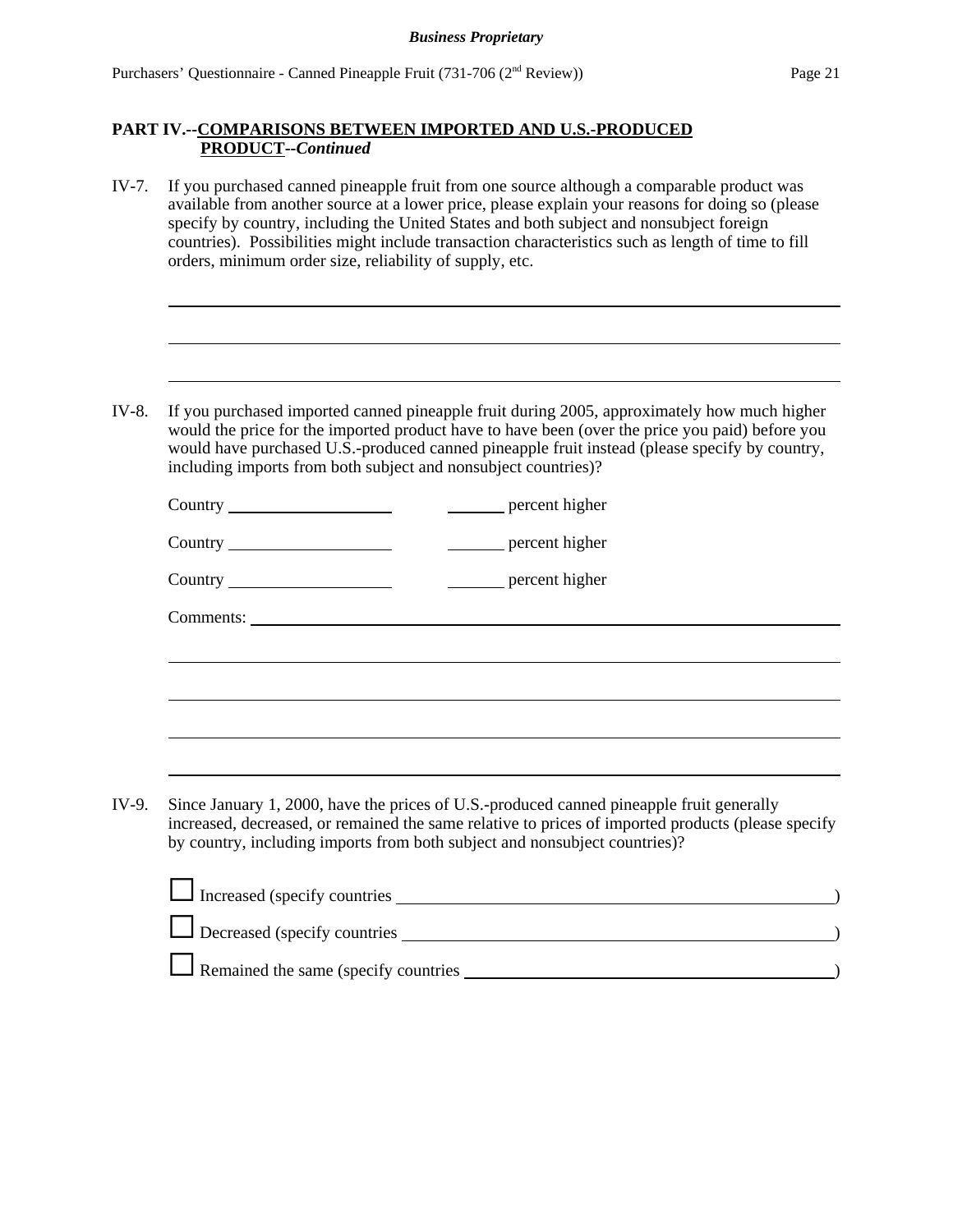IV-10. For the factors listed below, please rate how canned pineapple fruit produced in each country you identified in your response to question IV-1 compares with canned pineapple fruit produced in each of the other countries you identified (including the United States and both subject and nonsubject foreign countries). Copy this page as necessary to cover all possible country combinations and please attach any comments you care to make concerning your responses, especially in comparisons where you rate product from one country superior or inferior to product from another.

|                                     | compared to     |                   |                 |
|-------------------------------------|-----------------|-------------------|-----------------|
| (specify country)                   |                 | (specify country) |                 |
|                                     | <b>SUPERIOR</b> | <b>COMPARABLE</b> | <b>INFERIOR</b> |
| Availability                        |                 |                   |                 |
| Delivery terms                      |                 |                   |                 |
| Delivery time                       |                 |                   |                 |
| Discounts offered                   |                 |                   |                 |
| Extension of credit                 |                 |                   |                 |
| Lowest $price^1$                    |                 |                   |                 |
| Minimum qty requirements            |                 |                   |                 |
| Packaging                           |                 |                   |                 |
| Product consistency                 |                 |                   |                 |
| Quality meets industry standards.   |                 |                   |                 |
| Quality exceeds industry standards. |                 |                   |                 |
| Product quality                     |                 |                   |                 |
| Product range                       |                 |                   |                 |
| Reliability of supply               |                 |                   |                 |
| Technical support/service           |                 |                   |                 |
| Transportation network              |                 |                   |                 |
| U.S. transportation costs           |                 |                   |                 |
| Other (specify):                    |                 |                   |                 |
| and the contract of the contract of |                 |                   |                 |
| .                                   |                 |                   |                 |

<sup>&</sup>lt;sup>1</sup> A rating of "superior" means that the price is generally lower. For example, if you report United States compared to Thailand and check "superior", this means that you rate the U.S. price as generally lower than the Thailand price. Conversely, if you were to check "inferior" in this example, you would be rating the U.S. price as being generally higher than the Thailand price.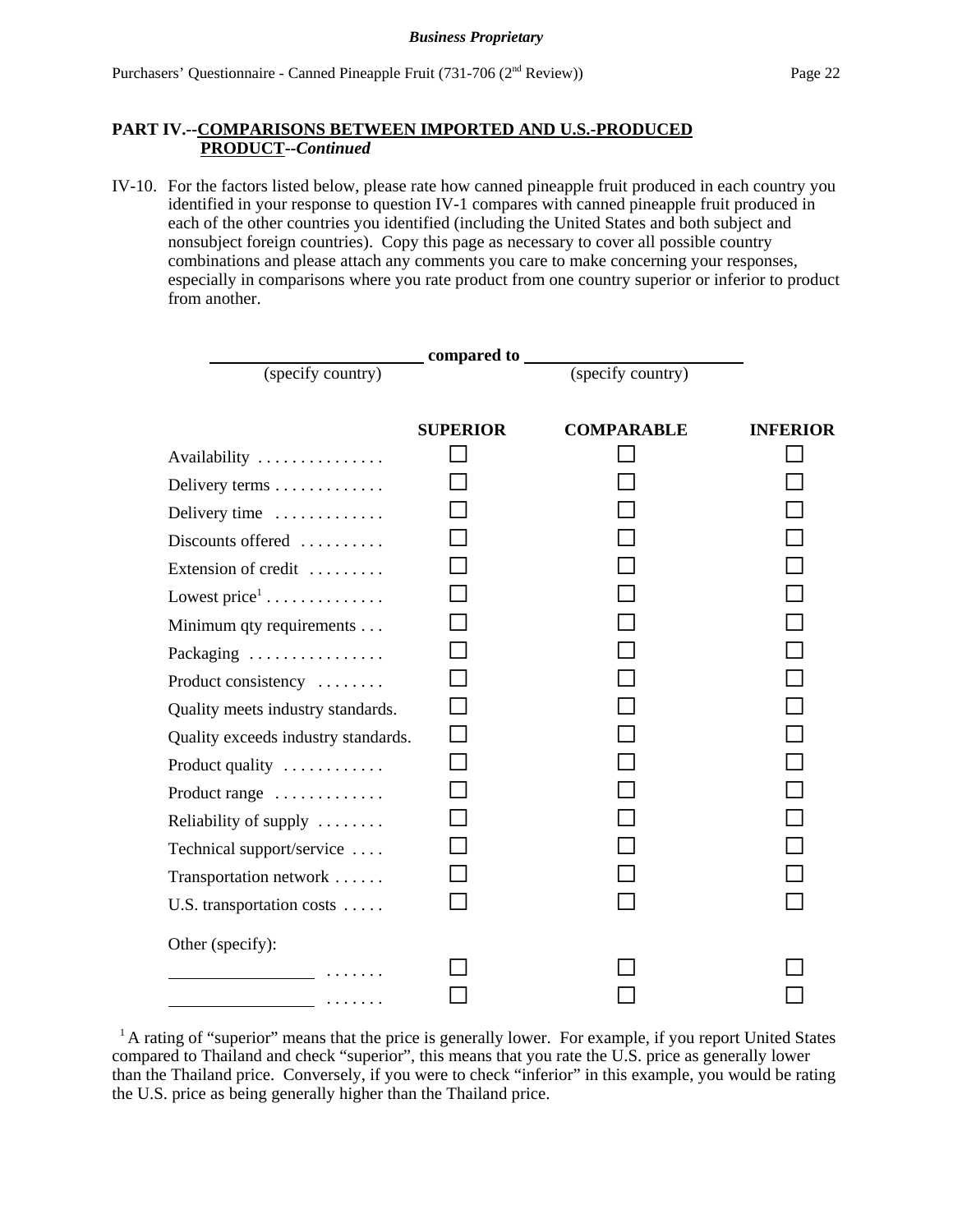IV-11. For the factors listed below, please rate each in terms of its importance in your purchasing decision for canned pineapple fruit.

|                                                                                                                 | <b>VERY</b><br><b>IMPORTANT</b> | <b>SOMEWHAT</b><br><b>IMPORTANT</b> | <b>NOT</b><br><b>IMPORTANT</b> |
|-----------------------------------------------------------------------------------------------------------------|---------------------------------|-------------------------------------|--------------------------------|
| Availability                                                                                                    |                                 |                                     |                                |
| Delivery terms                                                                                                  |                                 |                                     |                                |
| Delivery time                                                                                                   |                                 |                                     |                                |
| Discounts offered                                                                                               |                                 |                                     |                                |
| Extension of credit                                                                                             |                                 |                                     |                                |
| Lowest price                                                                                                    |                                 |                                     |                                |
| Minimum qty requirements                                                                                        |                                 |                                     |                                |
| Packaging                                                                                                       |                                 |                                     |                                |
| Product consistency                                                                                             |                                 |                                     |                                |
| Quality meets industry standards.                                                                               |                                 |                                     |                                |
| Quality exceeds industry standards.                                                                             |                                 |                                     |                                |
| Product quality                                                                                                 |                                 |                                     |                                |
| Product range                                                                                                   |                                 |                                     |                                |
| Reliability of supply                                                                                           |                                 |                                     |                                |
| Technical support/service                                                                                       |                                 |                                     |                                |
| Transportation network                                                                                          |                                 |                                     |                                |
| U.S. transportation costs                                                                                       |                                 |                                     |                                |
| Other (specify):                                                                                                |                                 |                                     |                                |
|                                                                                                                 |                                 |                                     |                                |
| the contract of the contract of the contract of the contract of the contract of the contract of the contract of |                                 |                                     |                                |
|                                                                                                                 |                                 |                                     |                                |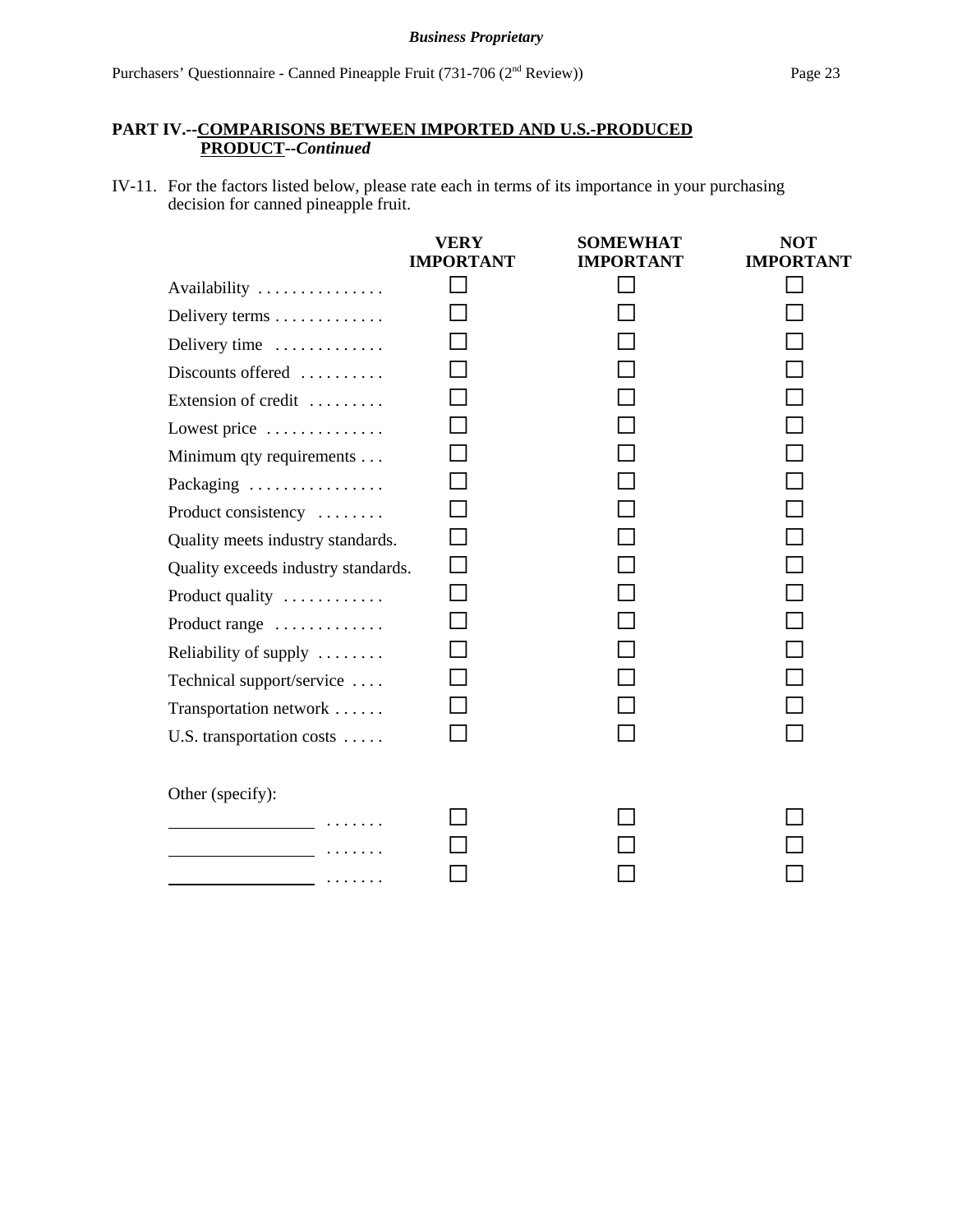| $IV-12.$ | What factors are important in determining the quality of canned pineapple fruit? Do any<br>countries' canned pineapple fruit differ from other countries' canned pineapple fruit with<br>respect to these factors?                                                                                                                     |  |  |  |  |
|----------|----------------------------------------------------------------------------------------------------------------------------------------------------------------------------------------------------------------------------------------------------------------------------------------------------------------------------------------|--|--|--|--|
|          |                                                                                                                                                                                                                                                                                                                                        |  |  |  |  |
| IV-13.   | (a) How often does domestically produced canned pineapple fruit meet minimum quality<br>specifications for your uses or your customer's uses?                                                                                                                                                                                          |  |  |  |  |
|          | Usually <b>L</b> Sometimes <b>L</b> Rarely or never<br>Always                                                                                                                                                                                                                                                                          |  |  |  |  |
|          | (b) How often does imported subject canned pineapple fruit meet minimum quality<br>specifications for your uses or your customers' uses?                                                                                                                                                                                               |  |  |  |  |
|          | Usually <u>USometimes</u> LRarely or never<br>Always                                                                                                                                                                                                                                                                                   |  |  |  |  |
|          | (c) How often does imported nonsubject canned pineapple fruit meet minimum quality<br>specifications for your uses of your customers' uses?                                                                                                                                                                                            |  |  |  |  |
|          | Rarely or never                                                                                                                                                                                                                                                                                                                        |  |  |  |  |
|          | Rarely or never                                                                                                                                                                                                                                                                                                                        |  |  |  |  |
|          | $\frac{1}{2}$ $\frac{1}{2}$ $\frac{1}{2}$ $\frac{1}{2}$ $\frac{1}{2}$ $\frac{1}{2}$ $\frac{1}{2}$ $\frac{1}{2}$ $\frac{1}{2}$ $\frac{1}{2}$ $\frac{1}{2}$ $\frac{1}{2}$ $\frac{1}{2}$ $\frac{1}{2}$ $\frac{1}{2}$ $\frac{1}{2}$ $\frac{1}{2}$ $\frac{1}{2}$ $\frac{1}{2}$ $\frac{1}{2}$ $\frac{1}{2}$ $\frac{1}{2}$<br>Rarely or never |  |  |  |  |
| IV-14.   | (a) Since 2000, has there been a change in the price of canned pineapple fruit? If so, has the<br>price of U.S.-produced canned pineapple fruit changed more or less than the price of<br>imported canned pineapple fruit from Thailand?                                                                                               |  |  |  |  |
|          | No change in price                                                                                                                                                                                                                                                                                                                     |  |  |  |  |
|          | Prices have changed by the same amount                                                                                                                                                                                                                                                                                                 |  |  |  |  |
|          | Price of U.S.-produced canned pineapple fruit has changed relative to the price of<br>canned pineapple fruit from Thailand.                                                                                                                                                                                                            |  |  |  |  |
|          | (b) If the price of U.S.-produced canned pineapple fruit has changed relative to the price of<br>canned pineapple fruit from Thailand, the price of U.S.-produced canned pineapple fruit is<br>now relatively                                                                                                                          |  |  |  |  |
|          | Higher<br>Lower                                                                                                                                                                                                                                                                                                                        |  |  |  |  |